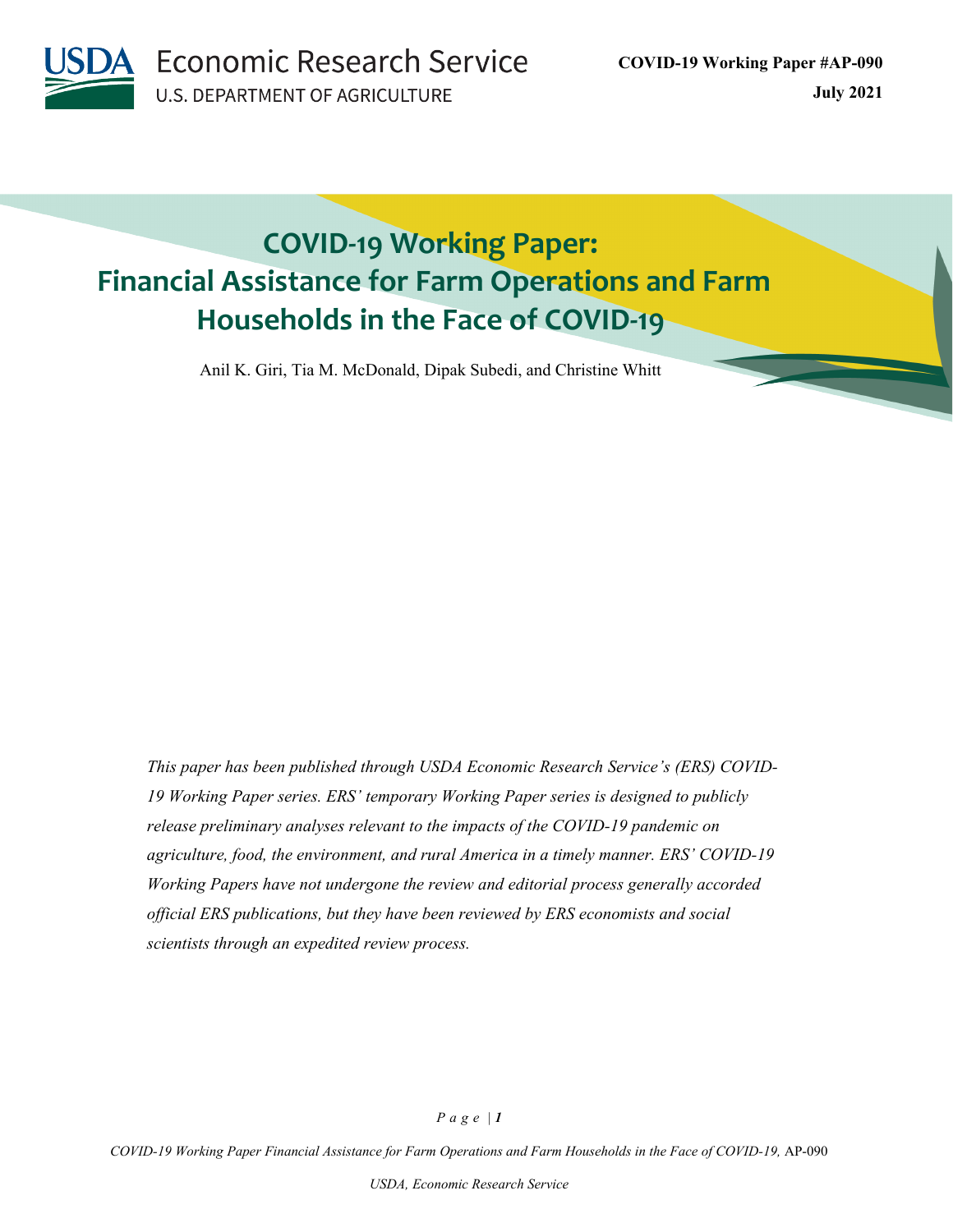## **Abstract**

On March 13, 2020, the U.S. Federal Government declared a national emergency based on the novel coronavirus (COVID-19) pandemic. The Government's response included providing assistance programs related to the economic impacts of COVID-19. This study estimates the total direct Government assistance to farm operations and farm households in calendar year 2020 from COVID-19 related programs, the Market Facilitation Program (MFP), and other existing Farm Bill (FB) programs. The insights from this study supplement the triannual U.S. Department of Agriculture (USDA) Economic Research Service (ERS) farm income forecasts by providing stakeholders more forecasting details, including information regarding the distribution of Federal payments and eligibility. This working paper further documents methodologies relevant for a timely update of similar payments in the future. Using data from the Small Business Administration, Bureau of Labor Statistics, and multiple sources within USDA, we find \$57.7 billion in total financial assistance was provided to farm operations and households in calendar year 2020. Programs specifically designed to address the economic impacts of COVID-19 in 2020 delivered an estimated \$35.2 billion, the assistance provided under non-COVID-19 related programs (other than net indemnity payments) delivered an estimated \$16.8 billion, and the net indemnity payments provided the remaining \$5.7 billion.

**Keywords:** CARES Act, Coronavirus, Coronavirus Food Assistance Program, COVID-19, Economic Impact Payment, Economic Injury and Disaster Loan, Farm Bill, Federal Pandemic Unemployment Compensation, Paycheck Protection Program, U.S. Farm Operations and Households.

**Acknowledgments:** We thank USDA economists, Jessica Todd, Carrie Litkowski, and Okkar Mandalay, for their help with data and their feedback on an earlier draft. We also thank two anonymous reviewers and USDA economists, Ron Durst, Janet Perry, and Anne Effland for their technical reviews. Finally, we thank USDA, Economic Research Service (ERS) staff members Jeff Hopkins, Chief of the Farm Economy Branch, Mary Ahearn, Acting Deputy Director for Research and Communications, Krishna Paudel, Deputy Director for Research and Communications, Robert Gibbs, Associate Director of the Resource and Rural Economics Division, and Kelly Maguire**,** Assistant Administrator. We also appreciate the help of Christine Williams, Casey Keel, and Courtney Knauth of ERS for editorial services and Chris Sanguinett for layout and design.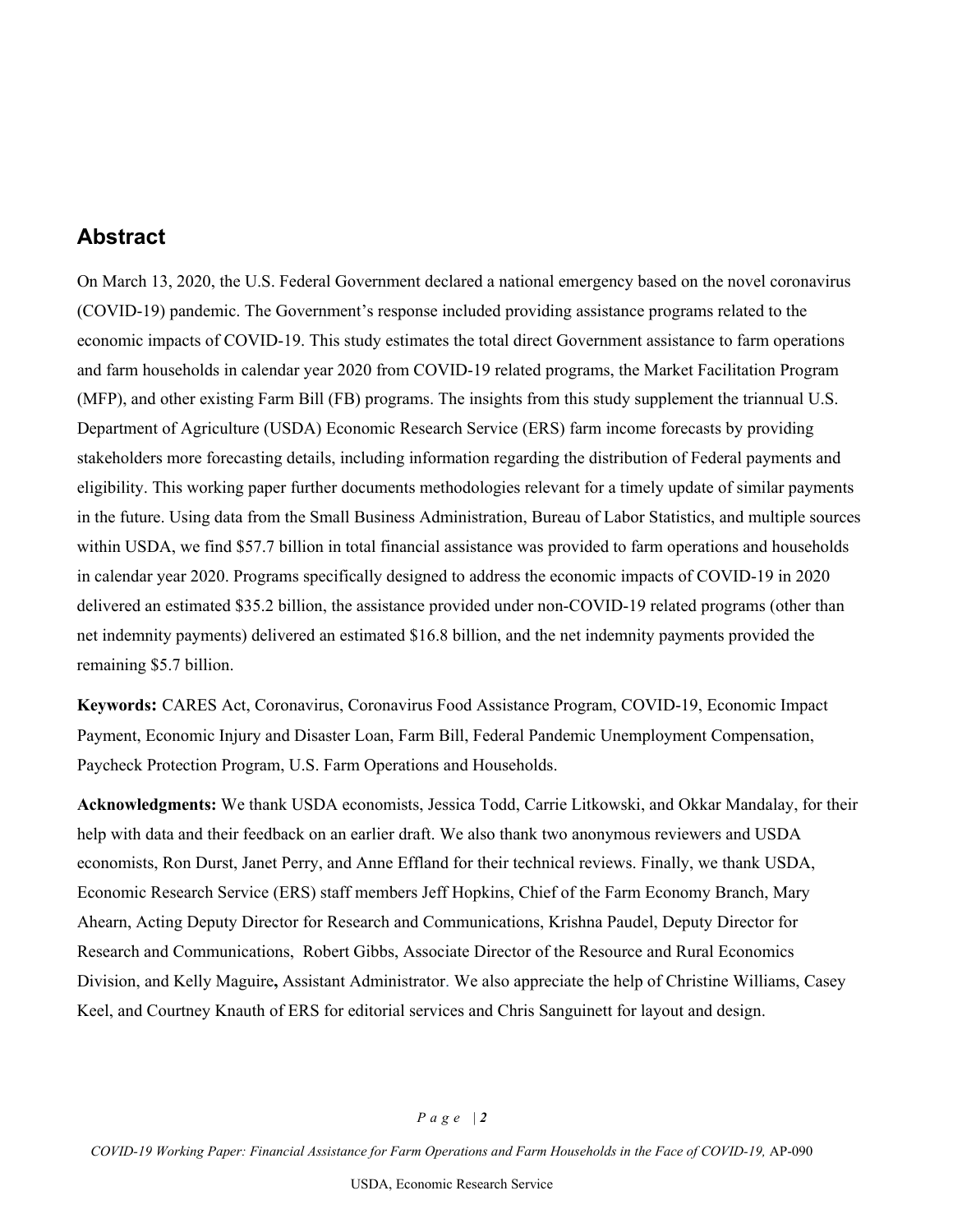Use of commercial and trade names does not imply approval or constitute endorsement by USDA.

To ensure the quality of its research reports and satisfy governmentwide standards, ERS requires that all research reports with substantively new material be reviewed by qualified technical research peers. This technical peer review process, coordinated by ERS' Peer Review Coordinating Council, allows experts who possess the technical background, perspective, and expertise to provide an objective and meaningful assessment of the output's substantive content and clarity of communication during the publication's review.

In accordance with Federal civil rights law and U.S. Department of Agriculture (USDA) civil rights regulations and policies, the USDA, its Agencies, offices, and employees, and institutions participating in or administering USDA programs are prohibited from discriminating based on race, color, national origin, religion, sex, gender identity (including gender expression), sexual orientation, disability, age, marital status, family/parental status, income derived from a public assistance program, political beliefs, or reprisal or retaliation for prior civil rights activity, in any program or activity conducted or funded by USDA (not all bases apply to all programs). Remedies and complaint filing deadlines vary by program or incident.

Persons with disabilities who require alternative means of communication for program information (e.g., Braille, large print, audiotape, American Sign Language, etc.) should contact the responsible Agency or USDA's TARGET Center at (202) 720-2600 (voice and TTY) or contact USDA through the Federal Relay Service at (800) 877-8339. Additionally, program information may be made available in languages other than English.

To file a program discrimination complaint, complete the USDA Program Discrimination Complaint Form, AD-3027, found online at How to File a Program Discrimination Complaint and at any USDA office or write a letter addressed to USDA and provide in the letter all of the information requested in the form. To request a copy of the complaint form, call (866) 632-9992. Submit your completed form or letter to USDA by: (1) mail: U.S. Department of Agriculture, Office of the Assistant Secretary for Civil Rights, 1400 Independence Avenue, SW, Washington, D.C. 20250-9410; (2) fax: (202) 690-7442; or (3) email: program.intake@usda.gov.

USDA is an equal opportunity provider, employer, and lender.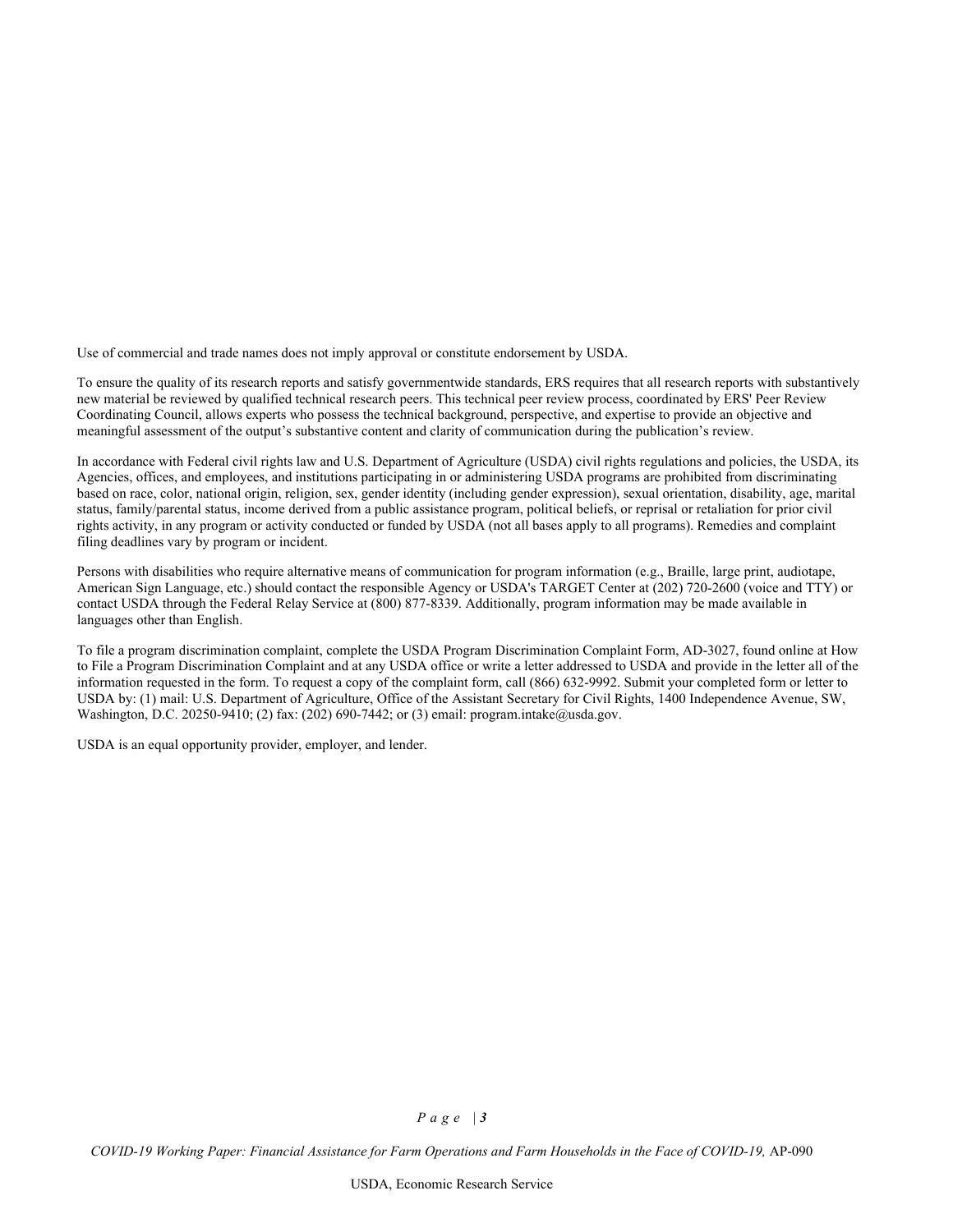# **Table of Contents**

| Financial Assistance to Farm Operations Under Non-COVID-19-Related Programs23    |
|----------------------------------------------------------------------------------|
|                                                                                  |
|                                                                                  |
|                                                                                  |
|                                                                                  |
|                                                                                  |
|                                                                                  |
|                                                                                  |
|                                                                                  |
|                                                                                  |
| Appendix B. Calculations for expected Federal Pandemic Unemployment Compensation |
|                                                                                  |

## *Errata*

On November 4, 2021, the text and Table 2 were revised to clarify that the Paycheck Protection Program eligibility simulation was carried out on both commercial and intermediate farm operations. No other data or findings are changed.

*Page | 4*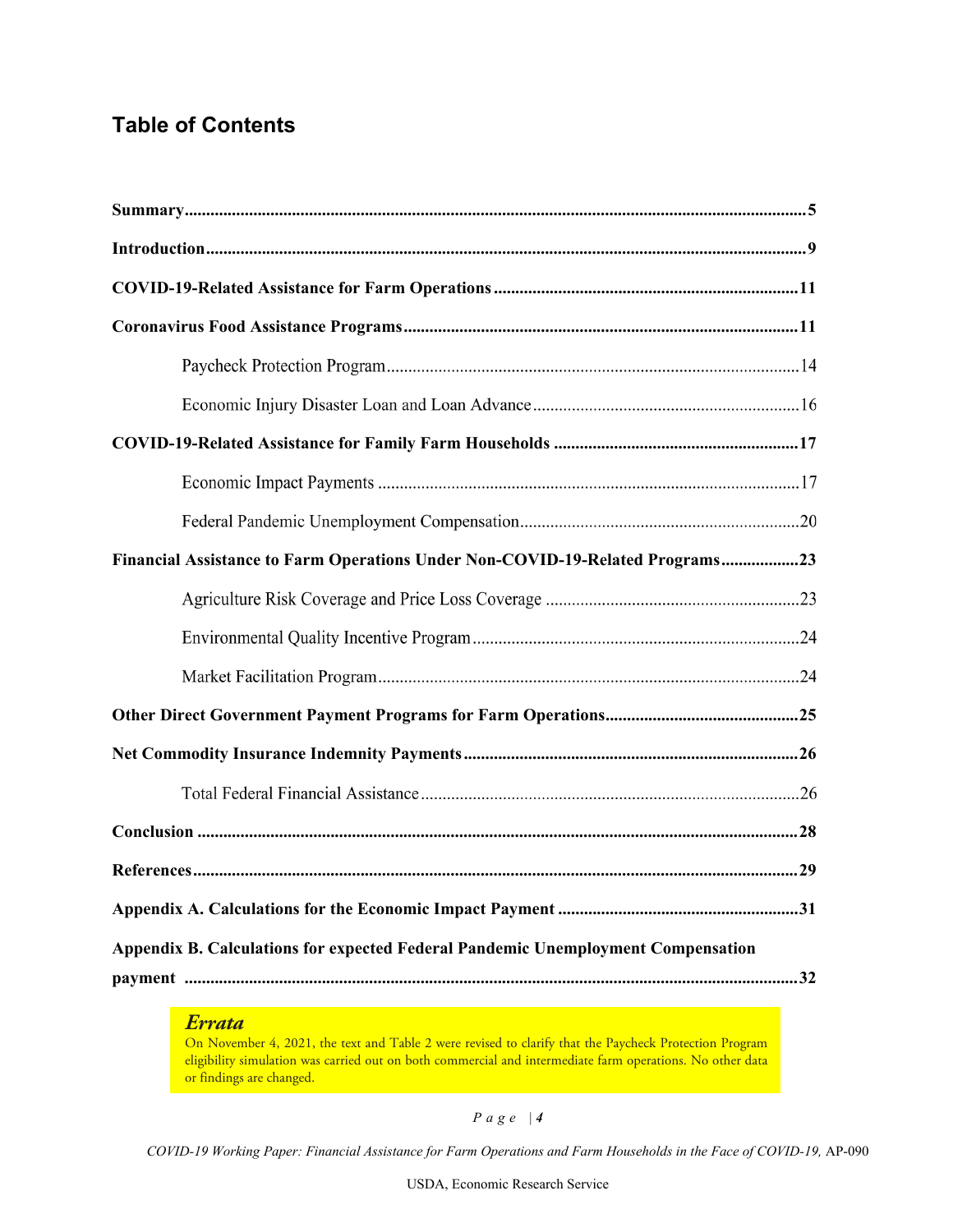# **Financial Assistance for Farm Operations and Farm Households in the Face of COVID-19**

## <span id="page-4-0"></span>**Summary**

#### What Is the Issue?

In December 2019, before the global spread of COVID-19, the Federal Reserve System projected U.S. gross domestic product (GDP) growth in 2020 to be 2 percent. In June 2020, this projection was revised to a negative 6.5 percent (Board of Governors of the Federal Reserve System, 2020). This shock in GDP growth caused by COVID-19 affected farm households and farm operations. The USDA Economic Research Service (ERS) February 2021 farm income forecast predicted a 4-percent decrease in 2020 farm cash receipts compared to the previous year's pre-pandemic forecast (February 2020). During this time, the change in cash receipts was not solely due to COVID-19. The agricultural markets experienced other non-COVID-19 shocks, including the consequences of continuing trade retaliation. Considering the significant downward revision of farm cash receipts, this paper provides an analysis of other aspects of the financial health of farm operations and farm households during this period, specifically the magnitude of Federal financial assistance.

In response to the economic turmoil from COVID-19 in 2020, Congress passed six economic relief and stimulus bills. Using the authority from one of the bills (CARES Act), the USDA created the Coronavirus Food Assistance Program (CFAP), specifically targeted to farm operations. Other Federal departments and agencies created more-general programs for which farm operations and family farm households were eligible. Although targeted to small businesses that employ fewer than 500 employees per location or meeting the industry size standard defined by the Small Business Administration (SBA), many farm operations were eligible for the Paycheck Protection Program (PPP) and the Economic Injury Disaster Loan Program (EIDL). Most family farm households were eligible for Economic Impact Payments (EIP), and family farm households that lost off-farm wages were eligible for the Federal Pandemic Unemployment Compensation (FPUC). Additionally, some farm operations received assistance from existing programs in the Agriculture Improvement Act of 2018 (popularly referred to as the 2018 Farm Bill).

This study provides insight into the amount of financial assistance directed toward farm operations and family farm households in calendar year 2020 and offers perspective regarding payment distribution and eligibility. The amount and distribution of funding provided to farm operations and family farm households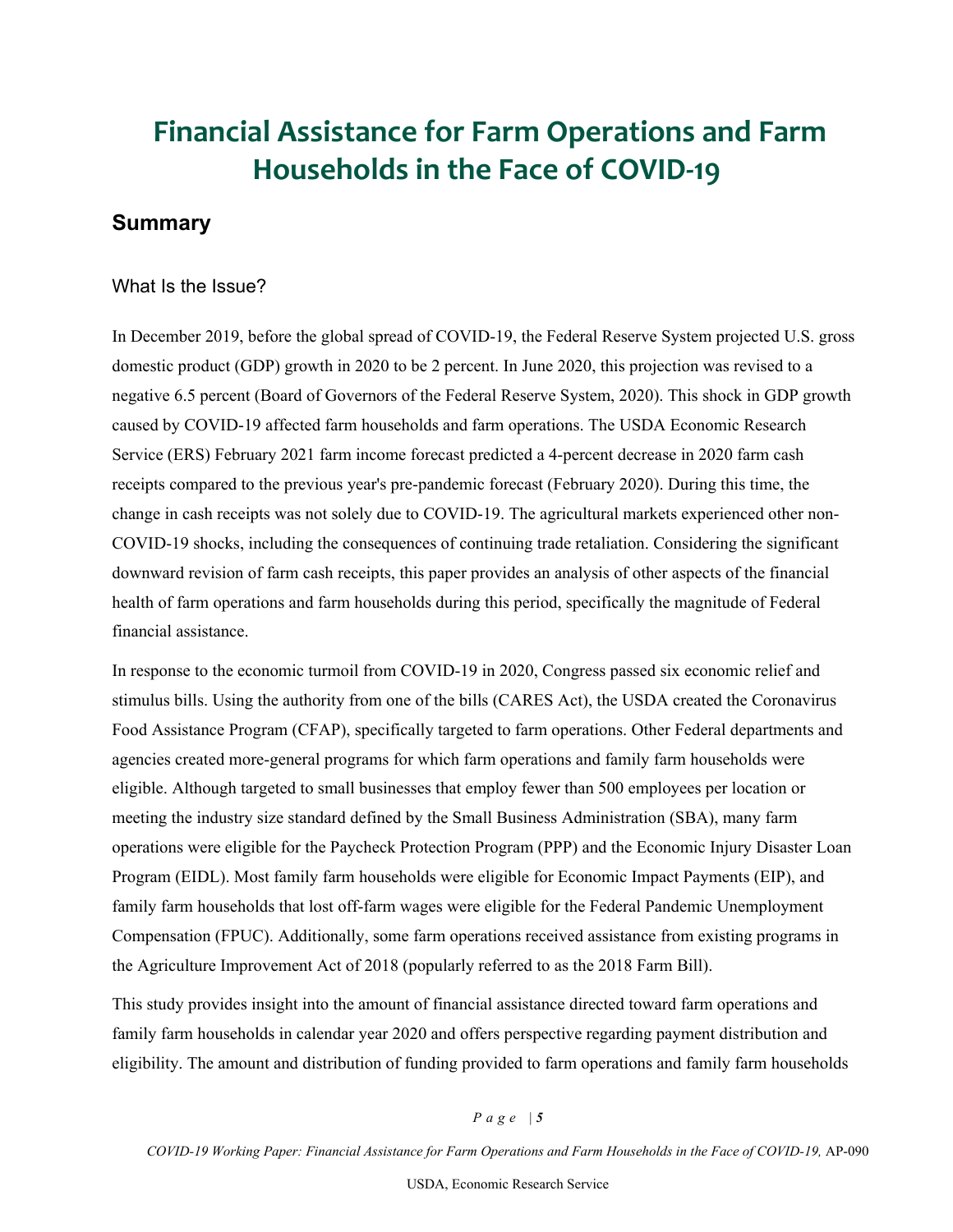can be useful to policymakers as they seek to understand the economic health of the agricultural sector following the COVID-19 pandemic and other events of 2020.

This study also provides information on 2019 Market Facilitation Program (MFP) payments in 2020 and other existing USDA programs. The programs discussed in this paper provide a more comprehensive picture of assistance to farm operations and family farm households from the Federal Government for the 2020 calendar year than that provided by the ERS farm income forecast.

#### What Are the Key Findings?

More than half of the total estimated payments that farm operations and family farm households received in 2020 came from new ad hoc programs responding to COVID-19. Additionally:

- Total direct payments (including COVID-19 and non-COVID-19 payments) to farm operations and family farm households in calendar year 2020 are estimated to total \$52 billion. If net indemnity payments (indemnity payments minus farmer-paid insurance premiums) from Federal commodity insurance programs are included, the total financial assistance received by farm operations and family farm households in 2020 is estimated to be \$57.7 billion.
- COVID-19-related direct payments to farm operations and family farm households in 2020 are estimated to total \$35.2 billion, with 84 percent or \$29.6 billion going to farm operations and the remaining 16 percent or \$5.6 billion going to family farm households.
- Non-COVID-19-related direct payments to farm operations are estimated to total approximately \$16.8 billion, with \$13.1 billion from recurring Farm Bill programs and \$3.7 billion from the MFP.

As figure 1 shows, the assistance provided to farm operations in 2020 represented a substantial increase in direct Government payments compared to previous years. Compared to 2019, there is an estimated \$23.8 billion increase in direct payments to farm operations.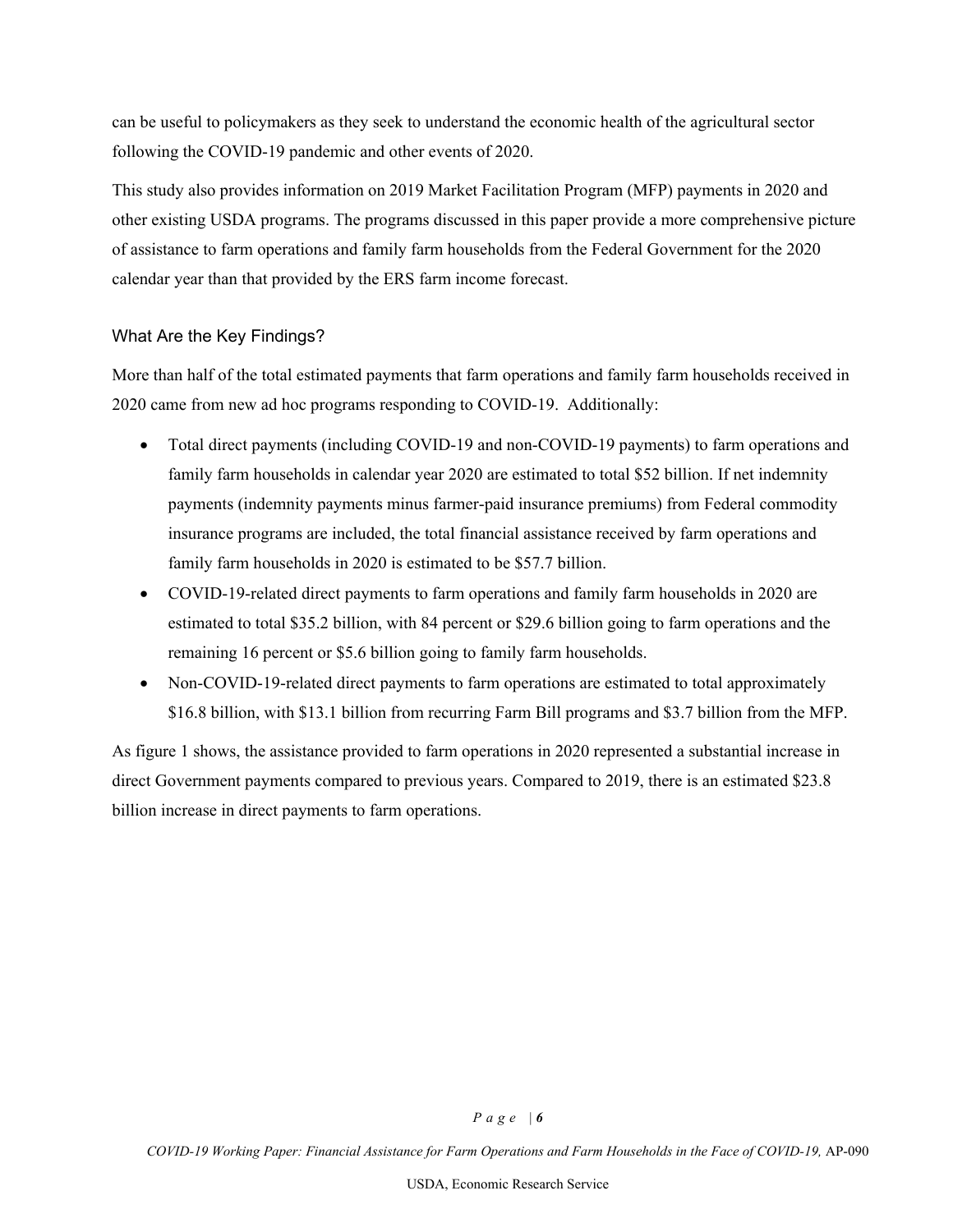#### Figure 1 **Direct Government payments to farm operations, 2011-2020F**



Thousand dollars

Notes: 2020F = 2020 Forecasted values. COVID-19-related payments include Coronavirus Food Assistance Program 1 (CFAP 1), Coronavirus Food Assistance Program 2 (CFAP 2), and Paycheck Protection Program (PPP) payments. Amounts are presented in 2020 dollars. MFP stands for Market Facilitation Program; ARC stands for Agricultural Risk Coverage; and PLC stands for Price Loss Coverage.

Source: USDA, Economic Research Service (ERS) calculations using data from the ERS U.S. and State-Level Farm Income and Wealth Statistics, data as of February 5, 2021.

#### How Was the Study Conducted?

We used administrative data for the total payments from the USDA programs under the 2018 Farm Bill and the MFP. The remaining programs, all enacted in response to COVID-19, relied on administrative data and were supplemented with the USDA Agricultural Resource Management Survey (ARMS) data from 2015 and 2019 to simulate eligibility in some cases. The payments calculated are consistent with the Government estimates included in the ERS U.S. and State-Level Farm Income and Wealth Statistics data product released on February 5, 2020. We used ARMS data to simulate the eligibility and expected- payment levels to farm operations and family farm households. Additional program data used in the estimates came from other USDA agencies, including the Farm Service Agency (FSA), Natural Resources Conservation Service (NRCS), the Risk Management Agency's (RMA) Summary of Business Report (SOBR), Farm Production and Conservation Business Center (FPAC-BC), and ERS's Farm Income and Wealth Statistics data product. The study also utilized the SBA's PPP data and the Department of Labor's (DOL) monthly unemployment data from the BLS.

#### *Page | 7*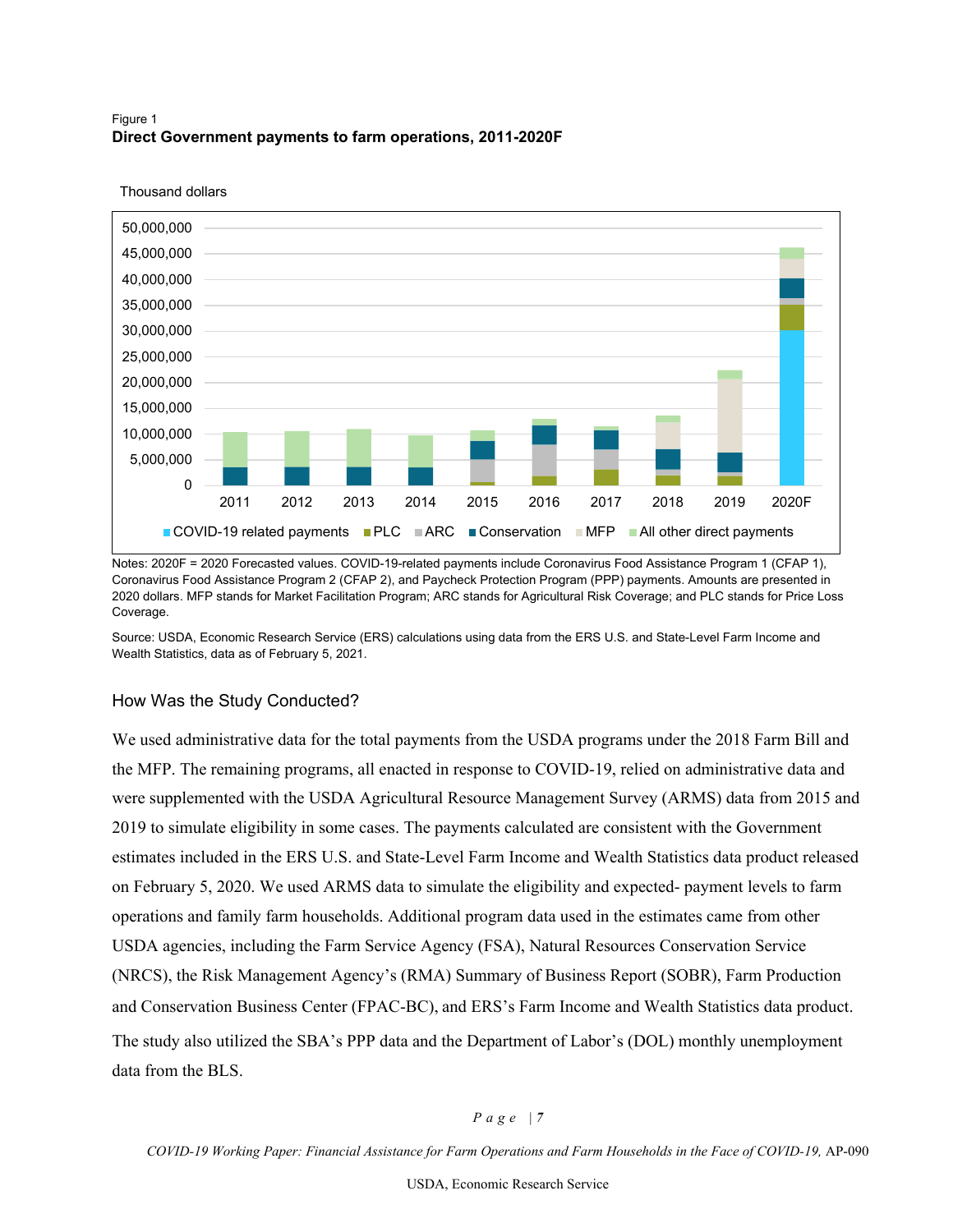## **Acronyms Used**

| AGI: Adjusted Gross Income                                                         | FSA: Farm Service Agency                                           |  |  |
|------------------------------------------------------------------------------------|--------------------------------------------------------------------|--|--|
| ARC: Agriculture Risk Coverage                                                     | GDP: Gross Domestic Product                                        |  |  |
| ARMS: Agricultural Resource Management Survey                                      | HOH: Head of Household                                             |  |  |
| <b>BLS: Bureau of Labor Statistics</b>                                             | LAUS: Local Area Unemployment Statistics                           |  |  |
| CA: Consolidated Appropriations                                                    | LDP: Loan Deficiency Payments                                      |  |  |
| CARES: Coronavirus Aid, Relief, and Economic                                       | LFP: Livestock Forage Program payments                             |  |  |
| Security                                                                           | LIP: Livestock Indemnity Program                                   |  |  |
| CFAP: Coronavirus Food Assistance Program                                          | MFP: Market Facilitation Program                                   |  |  |
| COVID-19: Coronavirus Disease                                                      | MLG: Marketing Loan Gains                                          |  |  |
| <b>CPRSA: Coronavirus Preparedness and Response</b><br>Supplemental Appropriations | NAICS: North American Industry Classification<br>Series            |  |  |
| <b>DMC: Dairy Margin Coverage</b>                                                  | NAP: Noninsured Crop Disaster Assistance                           |  |  |
| DOL: Department of Labor                                                           | Program                                                            |  |  |
| <b>EAMM: Emergency Animal Mortality Management</b>                                 | <b>NRCS: Natural Resources Conservation Service</b>                |  |  |
| ECP: Emergency Conservation Program                                                | PCP: Posted County Price                                           |  |  |
| <b>EFRP: Emergency Forest Restoration</b>                                          | PLC: Price Loss Coverage                                           |  |  |
| EIDL: Economic Injury Disaster Loan Program                                        | PPP: Paycheck Protection Program                                   |  |  |
| EIP: Economic Impact Payments                                                      | PPPF: Paycheck Protection Program Flexibility                      |  |  |
| ELAP: Emergency Assistance for Livestock,<br>Honeybees, and Farm-raised Fish       | PPPHCE: Paycheck Protection Program and Health<br>Care Enhancement |  |  |
| EQIP: Environmental Quality Incentive Program                                      | RMA: Risk Management Agency                                        |  |  |
| <b>ERS: Economic Research Service</b>                                              | <b>SBA: Small Business Administration</b>                          |  |  |
| FCIC: Federal Crop Insurance Corporation                                           | <b>SOBR: Summary of Business Report</b>                            |  |  |
| FCIP: Federal Crop Insurance Program                                               | TAP: Tree Assistance Program                                       |  |  |
| FFCRA: Families First Coronavirus Response Act,                                    | USDA: United States Department of Agriculture                      |  |  |
| 2020                                                                               | WHIP+: Wildfires and Hurricane Indemnity                           |  |  |
| FPAC- BC: Farm Production and Conservation<br><b>Business Center</b>               | Program Plus                                                       |  |  |
| FPUC: Federal Pandemic Unemployment                                                |                                                                    |  |  |

Compensation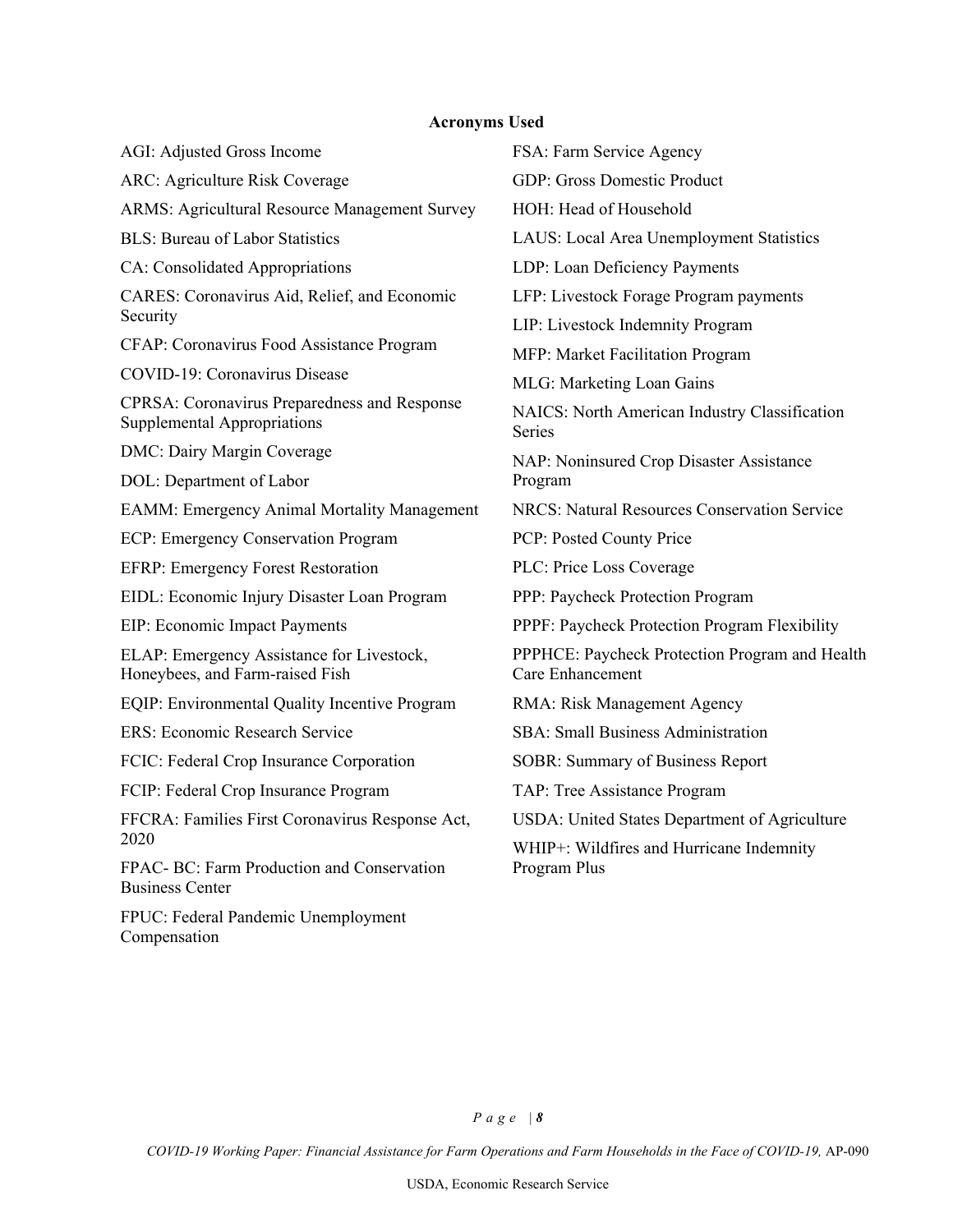## <span id="page-8-0"></span>**Introduction**

The COVID-19 pandemic generated significant disruptions to the U.S. economy, affecting both farm operations and family farm households. Farm operations have been impacted by pandemic-related demand and supply shocks, trade uncertainty, and adverse weather events. Pandemic-related supply shocks were primarily due to bottlenecks created in the supply chain from meat processing plants closures or slowdowns. Additionally, pandemic-related demand shocks were caused by reduced demand for food consumed away from home due to social distancing and restaurant and school closures, which were only partially offset by food purchased for in-home consumption. Furthermore, there was a short-term decrease in demand for certain commodities. For example, ethanol demand decreased significantly due to reductions in travel, reducing derived demand for corn. Demand and supply chain disruptions due to the pandemic contributed to declining commodity prices. In some cases, commodity prices had been negatively impacted by trade disruptions prior to the COVID-19 outbreak and were further exacerbated by the pandemic. Finally, most family farm households depend on off-farm income, and some may have experienced unemployment as a result of the pandemic affecting other sectors of the economy.

In 2020, six economic relief and stimulus bills, with a combined budgetary cost of more than \$3 trillion, were passed into law to mitigate pandemic-related influences on the overall U.S. economy. These six bills were: 1) the Coronavirus Preparedness and Response Supplemental Appropriations (CPRSA) Act, 2020 (Public Law No: 116-123 enacted on March 6, 2020);

2) Families First Coronavirus Response (FFCR) Act, 2020 (Public Law No: 116-127 enacted on March 18, 2020); 3) Coronavirus Aid, Relief, and Economic Security (CARES) Act, 2020 (Public Law No: 116- 136 enacted on March 27, 2020); 4) Paycheck Protection Program and Health Care Enhancement (PPPHCE) Act, 2020 (Public Law No: 116-139 enacted on April 24, 2020); 5) the Paycheck Protection Program Flexibility (PPPF), 2020 (Public Law No: 116-142 enacted on June 5, 2020); and 6) the Consolidated Appropriations (CA) Act, 2021 (Public Law N: 116-260 enacted on December 27, 2020).

In this working paper, we estimate the total Federal Government financial assistance received by all farm operations as well as assistance that the principal farm operator's household was eligible to receive in calendar year 2020. The estimates of assistance to farm operators in the study match the 2020 levels included in the USDA, Economic Research Service (ERS) Farm Income and Wealth Statistics data product published on February 5, 2021. The data product is updated three times a year and includes all USDA direct payments received by farm operations in calendar year 2020, including those made from the Market Facilitation Program (MFP), an ad hoc program created to mitigate the additional costs producers incurred due to retaliatory tariffs imposed by trading partners. It also includes payments made in the 2020

#### *Page | 9*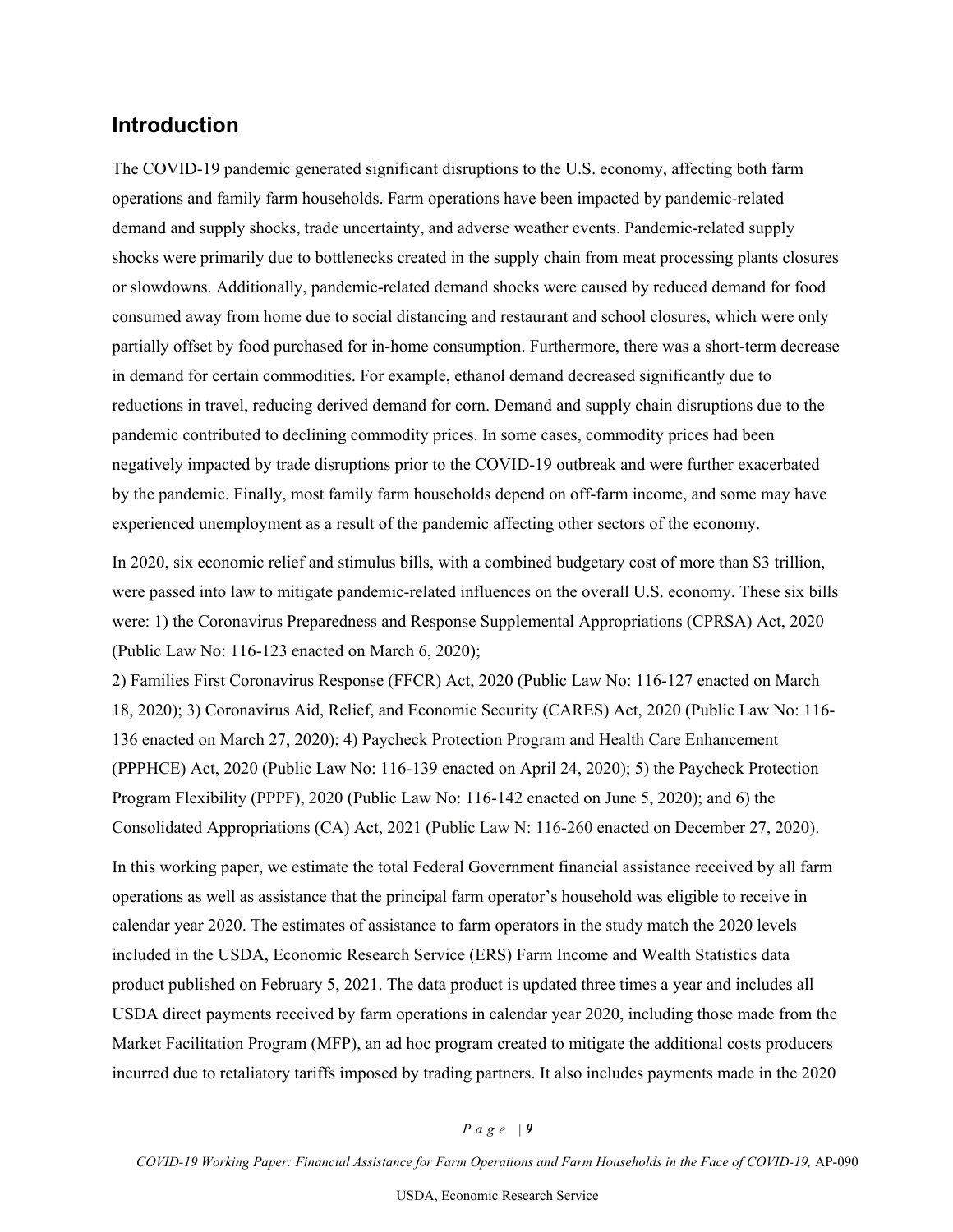calendar year under existing Farm Bill programs.<sup>[1](#page-9-0)</sup> In the data product, COVID-19 related assistance is reported in aggregate under "Supplemental and ad hoc disaster assistance." This study provides disaggregated estimates of the total amount of direct payments for each of the programs.

The farm income forecast in the Farm Income and Wealth Statistics data product is not intended to capture payments to farm households unrelated to the farm operations. Instead, such payments are considered as part of farm household income. Household payments in 2020 related to COVID-19 include Federal Pandemic Unemployment Compensation and the Economic Impact Payments (popularly known as stimulus payments). The farm household income forecast published on February 5, 2021, in the USDA, ERS Farm Household and Income Characteristics data product did not include unemployment compensations but did include Economic Impact Payments. This working paper provides estimates of farm household unemployment compensation and the stimulus payments that contributed to the financial health of some family farm households.

We excluded payments from the Consolidated Appropriations Act, 2021 because payments did not occur in calendar year 2020. We compare the distribution of payments to the value of production for different commodity groups and provide information regarding eligibility for various programs. We also provide details of new methods developed to forecast farm household assistance. As data become available, we can rely on some of these methods to provide timely updates related to future farm income forecasts.<sup>[2](#page-9-1)</sup>

Family farm household relief measures are only projected for the principal operator's household due to limitations in the data; therefore, our totals are a conservative estimate of total relief received by households with a financial stake in a family farm. According to the 2020 America's Diverse Family Farms (ADFF) report, in 2019 more than 2 percent of farm operations were nonfamily operations (Whitt et al., 2020), and there is no corresponding household relief forecast for these operations. We also do not include relief received by households who have a stake in family farms but do not belong to the principal operator's household.

<span id="page-9-0"></span><sup>&</sup>lt;sup>1</sup> There might have been additional Federal dollars and benefits that farm operations and households received from state and local governments. Different bills provided funds to state and local governments, some of which might have been passed on to farm operations and households. Those payments are not included in this study.

<span id="page-9-1"></span><sup>&</sup>lt;sup>2</sup> Additional background on the methods used to forecast revenue impacts within the farm income forecast can be found in Litkowski and Law (2020).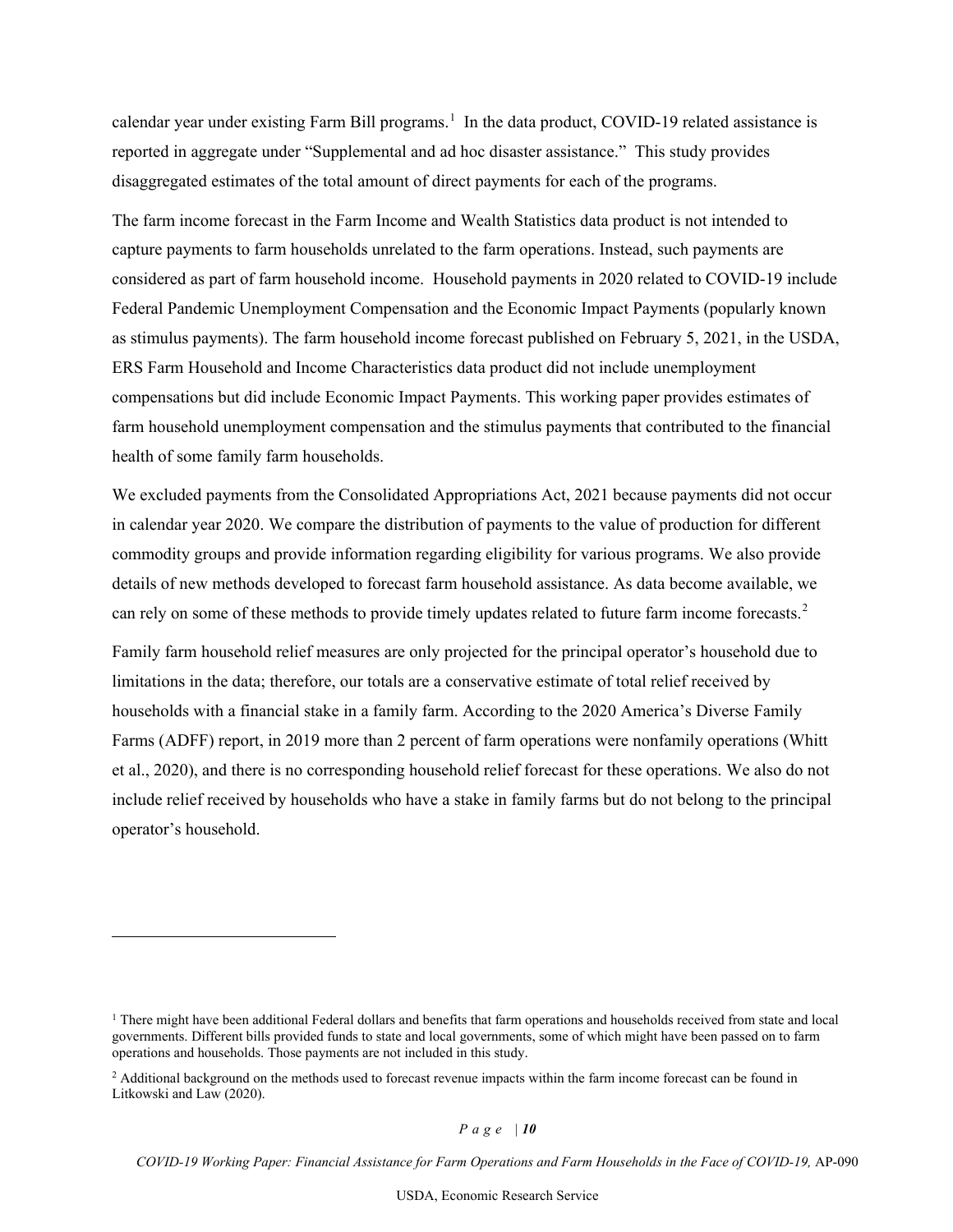# <span id="page-10-0"></span>**COVID-19-Related Assistance for Farm Operations**

Across the six economic relief and stimulus bills, farm operations received financial assistance from three programs in 2020: Coronavirus Food Assistance Program (CFAP), Paycheck Protection Program (PPP), and Economic Injury and Disaster Loans (EIDL) program. CFAP provided direct payments and was administered by the USDA, while the PPP and EIDL provided forgivable loans and forgivable advances, respectively, and were administered by the SBA.

#### <span id="page-10-1"></span>Coronavirus Food Assistance Programs

USDA developed and implemented two rounds of funding for the Coronavirus Food Assistance Program. In this paper, we refer to the original round as CFAP 1 and the second round as CFAP 2. Combined, both rounds of CFAP programs provided \$23.7 billion (\$10.6 billion from CFAP 1 and \$13.1 billion from CFAP 2) in direct payments to farmers and ranchers in 2020.

Under CFAP 1, direct payments were made to producers who faced price declines of 5 percent or more and experienced additional pandemic-related marketing costs (U.S. Department of Agriculture, 2020b). The payment rates varied by commodity and by the magnitude of price declines (in the first quarter).<sup>[3](#page-10-2)</sup> Price changes were determined using futures market prices or Agricultural Market Service (AMS) prices for commodities that did not have futures contract data.<sup>[4](#page-10-3)</sup> The deadline for the first round of CFAP applications was September 11, 2020. [5](#page-10-4)

Under CFAP 2, direct payments were made to producers who faced additional market disruptions, production costs, and reduced farm-level prices (USDA, 2020a). CFAP 2 payments were made under three categories: 1) Major commodities that meet the 5-percent price reduction trigger, including corn; 2) Flat-rate crops, including rice; and 3) Specialty (sales-based) commodities, including nuts. The full list of commodities for each category, along with the payment rates, can be found at farmers.gov. Commodities that met the 5-percent price reduction trigger were based on the difference between the second and fourth

*Page | 11* 

<span id="page-10-2"></span><sup>&</sup>lt;sup>3</sup> For more information about the payment rates and eligibility requirements, see U.S. Department of Agriculture (2020b).

<span id="page-10-3"></span><sup>4</sup> For commodities with neither futures contracts nor AMS price data. Request for Information was put in the CFAP 1 Notice of Funding Availability by the USDA to receive price data from different industries on whether more "niche" commodities had a price decline using the weekly average price from January 13-17 and April 6-10 (or a similar period if this exact period was not available).

<span id="page-10-4"></span><sup>5</sup> Deadline was extended to October 9, 2020, for certain producers in Louisiana and Texas due to Hurricane Laura.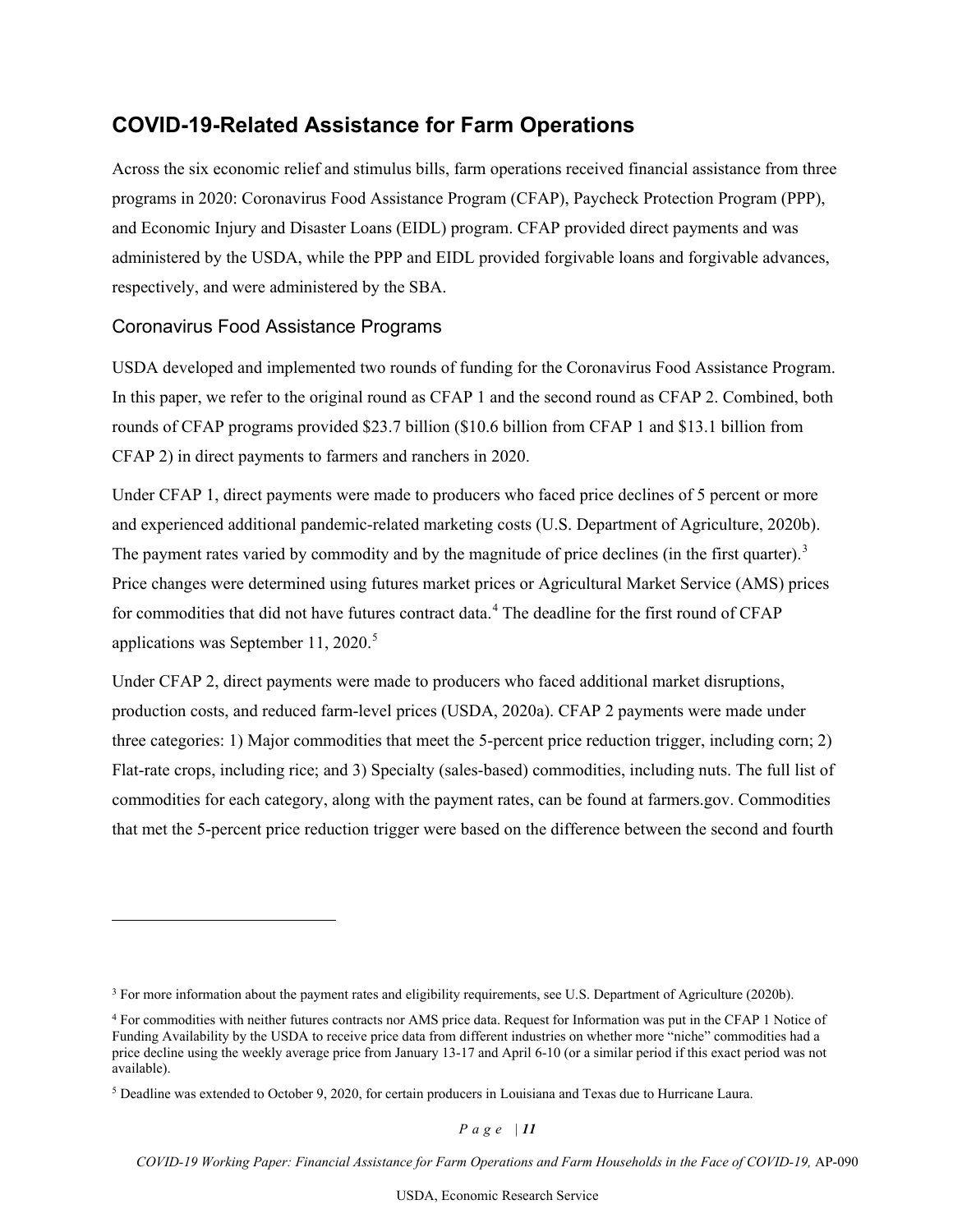quarters<sup>[6](#page-11-0)</sup> when data was available. For the remaining two categories, producers were paid a flat per-acre rate based on their 2020 planted acres reported to the FSA and on five payment gradations based on the percentage of their 2019 sales, respectively.<sup>[7](#page-11-1)</sup> Table 1 shows that an expanded scope for eligibility meant more commodities were covered by the CFAP 2 program.

Producers (either a person or legal entity) with an average adjusted gross income (AGI) of less than \$900,000 across tax years 2016, 2017, and 2018 or who received 75 percent or more of their AGI from farming, ranching, or forestry were eligible for CFAP payments. Based on the 2019 ARMS data, we estimated that more than 99 percent of total farm operations were eligible based on the AGI criteria. CFAP payments were limited to\$250,000 to an individual under each round, for a combined total of \$500,000 in payments from both CFAP 1 and CFAP 2. For each CFAP program, corporations, limited liability companies, or limited partnerships qualified for up to three times the individual payment limit (a maximum of \$750,000) if at least three members of the entity each provided at least 400 hours of active personal labor or active personal management for the farming operation.

We examined the distribution of CFAP 1 and CFAP 2 funds across the farm sector, using cash receipt data from the ERS Farm Income and Wealth Statistics data and FSA reports of CFAP payments. Table 1 shows a comparison of the crop and animal product cash receipts for each commodity group and the share of CFAP 1 and CFAP 2 funding for the same commodity group. The 5-year average from 2016 through 2020F for animal and animal products cash receipts was about \$171.4 billion (47 percent of total commodity cash receipts), and for crops it was \$196.6 billion (53 percent of total commodity cash receipts).

Several key observations can be gleaned from table 1. Table 1 shows that CFAP 2 was more comprehensive than CFAP 1; only 3 percent of commodities, measured in terms of cash receipts, were ineligible for CFAP 2 funding compared to the 18 percent ineligible for CFAP 1. This is because CFAP 2 expanded the ways in which a commodity may qualify beyond price decreases, which resulted in expected CFAP 2 payments that were more proportional to the distribution of cash receipts compared to CFAP 1 payments. Livestock production received a larger share from CFAP 1, totaling \$6.9 billion or 65

*Page | 12* 

<span id="page-11-0"></span><sup>6</sup> When available, the changes in mid-January and late July future prices were used. Futures contracts expiring in the fourth quarter of 2020 were used since futures contract prices vary by the month of expiration. Contract prices vary by the month of expiration. For details about price decrease for each commodity, see the USDA, Economic Research Service paper "Coronavirus Food Assistance Program 2, Cost-Benefit Analysis, September 15, 2020."

<span id="page-11-1"></span><sup>7</sup> For more information about the payment rates and eligibility requirements, see U.S. Department of Agriculture (2020a)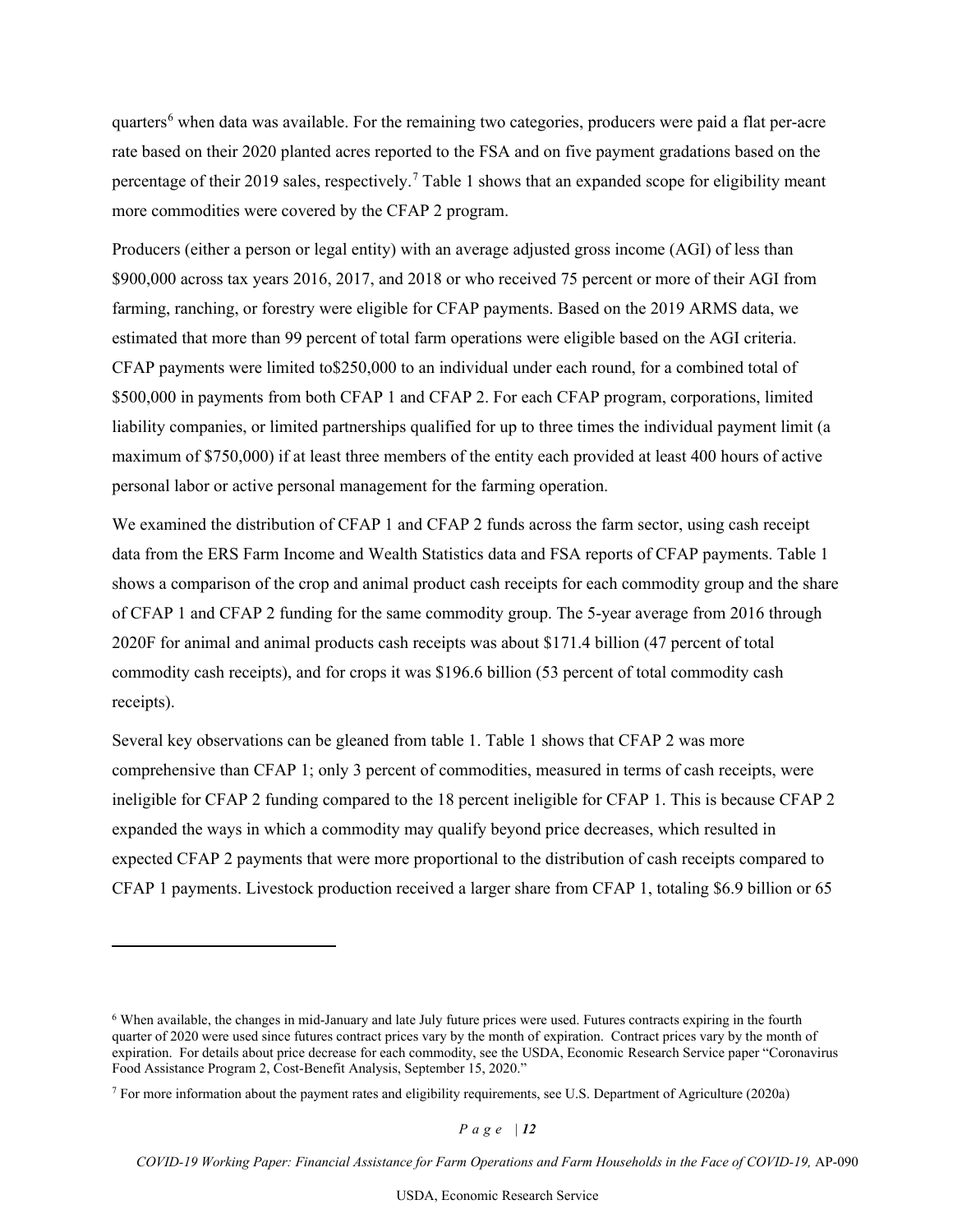percent of the total round 1 payments. Crop production received a larger share from CFAP 2, totaling \$8.4 billion or 64 percent of the total round 2 payments.

Table 1 shows that across both CFAP 1 and CFAP 2, 49 percent of the \$23.7 billion in total program payments were distributed to animal and animal product production and 51 percent to crop production. Payments reported on farmers.gov at the end of 2020 from both rounds of CFAP totaled \$11.6 billion for animal and animal products and \$12.1 billion for crop production.

| Category                                                                    | <b>Animal and animal products</b> |            | <b>Crops</b>    |                |
|-----------------------------------------------------------------------------|-----------------------------------|------------|-----------------|----------------|
|                                                                             | <b>Eligible</b>                   | Ineligible | <b>Eligible</b> | Ineligible     |
| CFAP 1- applications accepted from May 26, 2020, to September 11, 2020      |                                   |            |                 |                |
| Share of all cash receipts                                                  | 38                                | 9          | 44              | 9              |
| Share of total payments                                                     | 65                                | 0          | 35              | 0              |
| CFAP 2- applications accepted from September 21, 2020, to December 11, 2020 |                                   |            |                 |                |
| Share of all cash receipts                                                  | 46                                | 1          | 51              | 2              |
| Share of total payments                                                     | 36                                | 0          | 64              | 0              |
| CFAP 1 and CFAP 2                                                           |                                   |            |                 |                |
| Share of all cash receipts                                                  | 46                                |            | 51              | $\mathfrak{p}$ |
| Share of total payments                                                     | 49                                | O          | 51              | 0              |

#### **Distribution of CFAP payments and cash receipts by animal and crop production and eligibility**

Table 1

Note: The deadline for CFAP 1 applications for some producers in Louisiana, Oregon, and Texas was extended to October 9, 2020.

Source: USDA, Economic Research Service (ERS) calculations using data from the ERS U.S. and State-Level Farm Income and Wealth Statistics and farmers.gov.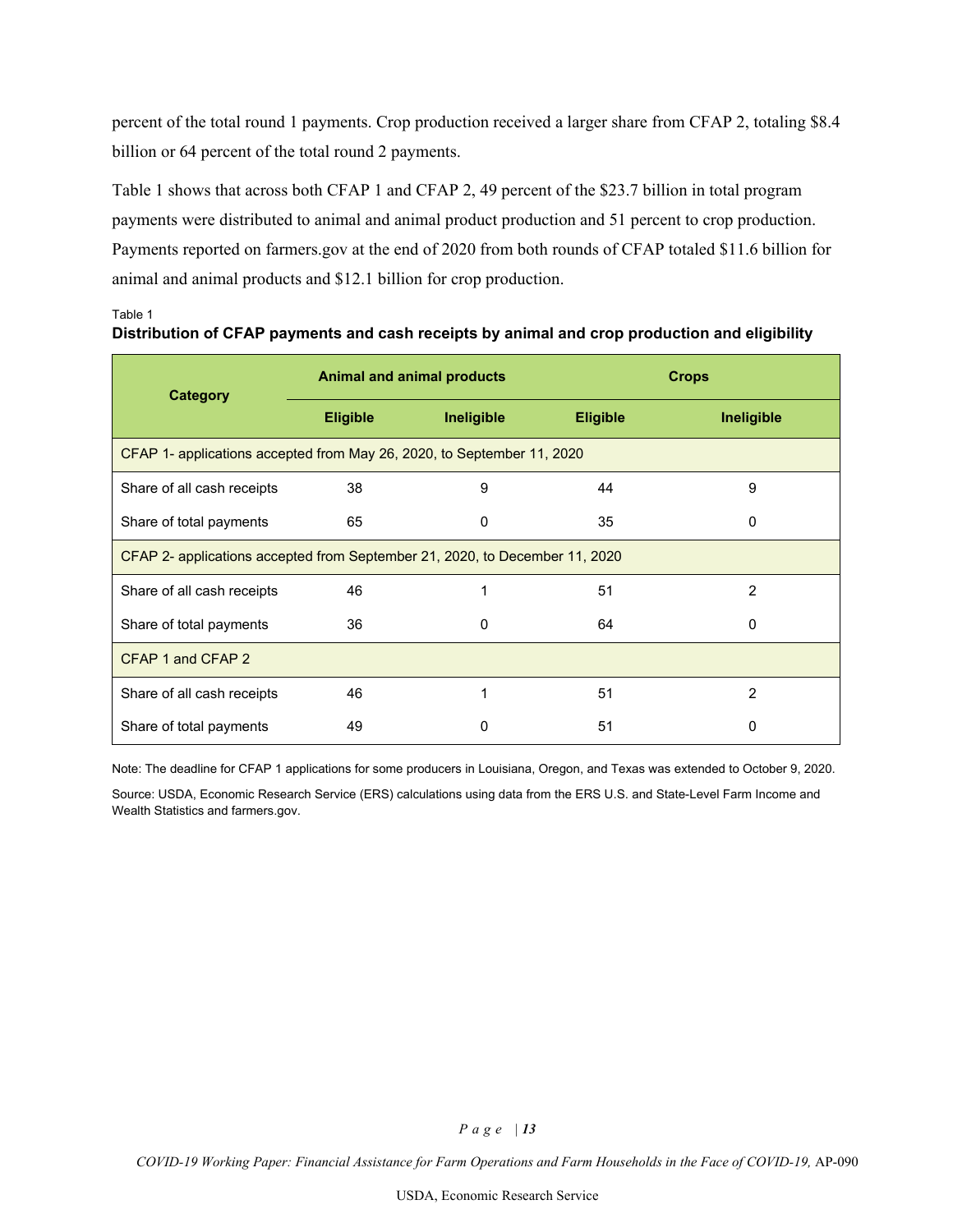#### Paycheck Protection Program

The Paycheck Protection Program was intended to help small businesses, including farm operations, keep employees on the payroll and/or rehire furloughed or laid-off workers. It was administered by the SBA and supported by the U.S. Department of the Treasury.

For the purposes of the PPP, the SBA defined a small business as one with fewer than 500 employees per location or that met SBA's industry size standard if it employed more than 500 employees. Based on the 2019 ARMS data, we estimated that more than 99 percent of total farm operations were eligible based on the SBA's number of employee criteria. Although many farms did not have paid employees and thus no employee costs, some farm owners were eligible for PPP loans based on pass-through net cash farm income (which can be considered as the owner's and/or family members' wages plus profit). Farms having neither paid employee(s) nor positive net cash farm income in 2019 were not eligible to participate in the PPP. Table 2 shows the distribution of farm businesses (operations with gross cash farm income of more than \$350,000 or smaller operations where farming is reported as the operator's primary occupation) based on their ability to meet the eligibility criteria related to the employee payroll costs and positive income criteria. ARMS data for 2019 indicated 72 percent of all farm businesses would have been eligible to receive a PPP loan (table 2).

Under the PPP, the entire balance of the loan is forgiven if the loan was spent on eligible expenses during the 24-week period after the loan was disbursed. For the entire loan to be forgiven, at least 60 percent of the loan must have been used to cover payroll expenses. Any portion not meeting the criteria for forgiveness would have to be paid back. In this analysis, we assumed the entire balance of PPP loan amounts meet program forgiveness criteria.

To estimate the extent to which farm businesses could participate in the program, we used 2019 ARMS data to simulate loan applications across the population of farm businesses. Loan eligibility was simulated for four categories of farm businesses based on their net farm income and payroll. The first category was farm businesses with positive net farm income and positive payroll (16 percent of the total farm businesses). The second category was farm businesses with positive net farm income and no payroll (48 percent of the total farm businesses). The third category was farm businesses with negative farm income and positive payroll (8 percent of the total farm businesses). The final category was farm businesses with negative farm income and no payroll (28 percent of the total farm businesses). Farm businesses in the first three categories were eligible to receive a PPP loan. We distributed total PPP loans reported by SBA for the agriculture sector based on loan eligibility criteria.

#### *Page | 14*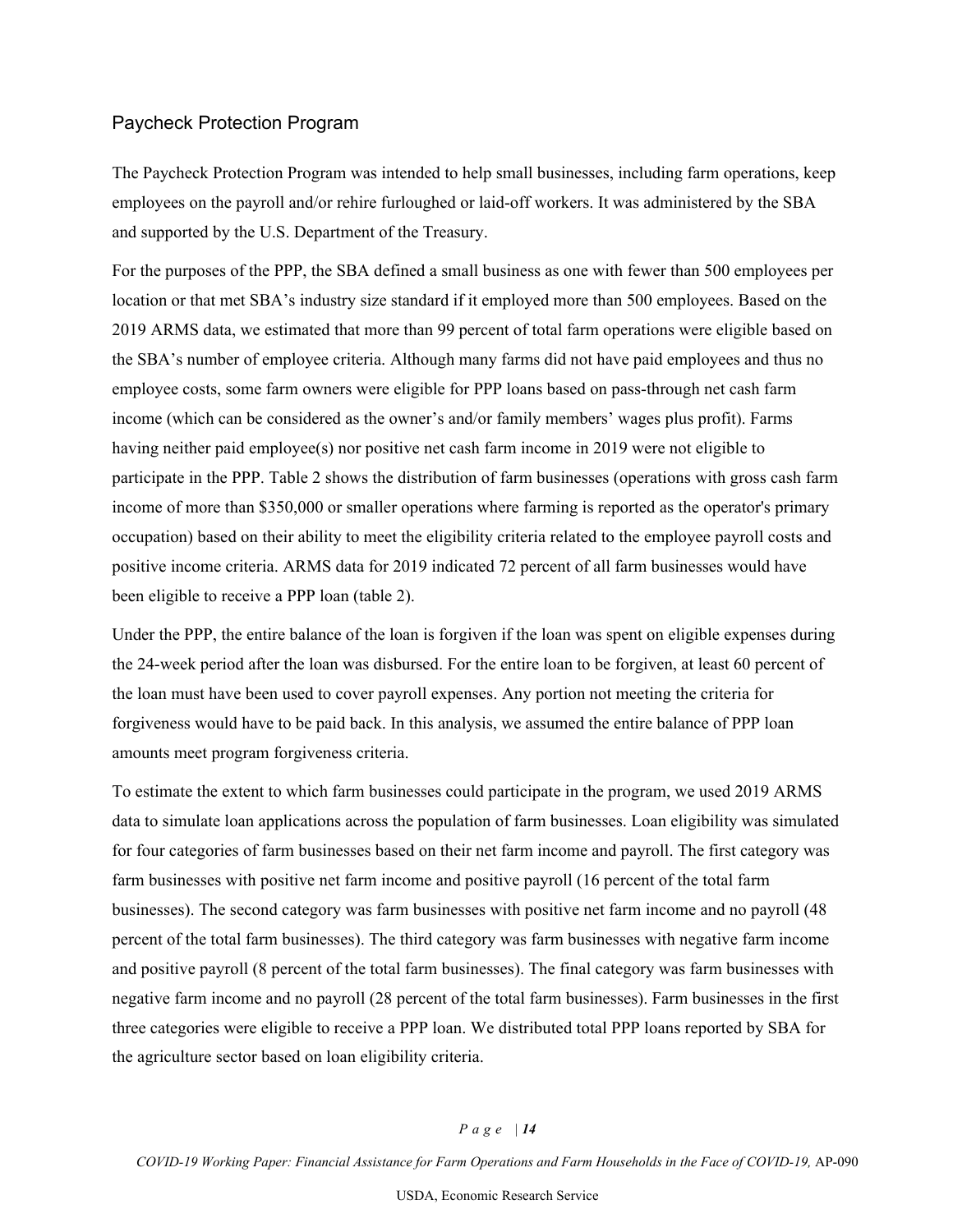To show the amount of PPP loans different types of farms were eligible to receive, we combined publicly available data from SBA on PPP loan disbursement for farm businesses based on their 6-digit North American Industry Classification Series (NAICS) code<sup>[8](#page-14-0)</sup> with financial data for farm businesses. We matched the SBA data with farm financial data collected on operations for the same commodity specialization codes in ARMS. In December 2020, the SBA released all PPP loan data, which showed that total PPP loans across all operations amounted to \$5.9 billion. The 2019 ARMS was the source of data to determine the eligibility of farm businesses and forgivable loan amount across all farm businesses to simulate the distribution of total PPP loans. We used the 2019 ARMS to estimate the share of farm businesses by commodity specialization in each of the three aforementioned eligibility categories that would qualify for PPP loans. The simulated distribution of PPP loans was calculated by totaling the PPP loan data (using the NAICS codes) by commodity specialization then multiplying by the share of farm businesses within that specialization that met eligibility requirements.

The simulation indicated that the \$5.9 billion in total PPP loans could have been distributed in the following way (see table 2): 61 percent (\$3.6 billion) of payments to farm businesses with positive profits and payroll, 27 percent (\$1.6 billion) to farm businesses with positive profit and no payroll, and 12 percent (\$0.7 billion) to farm businesses with positive payroll but negative income. The simulation reported in table 2 assumes that eligible farm businesses within each specialization had an equal probability of participating in PPP. Since participation was not uniform across the sector's farm businesses within a given specialization, the actual distribution of PPP would have been narrower than represented in table 2 as those who chose to participate were fewer than those who were eligible. Using publicly released data from the SBA, we found the crop sector received \$3.8 billion (64 percent of the total), and the livestock sector received \$2.1 billion (36 percent of the total) in PPP loans.

*Page | 15* 

<span id="page-14-0"></span><sup>8</sup> We use PPP data reported by the Small Business Administration for loans to businesses with North American Industry Classification Systems (NAICS) codes of 111 (Crop Production) and 112 (Animal Production and Aquaculture). NAICS six-digit codes are used to identify a specific operation within the three-digit classification. Our calculations rely on the applicant's designation of their establishment's majority of revenues, which may not be in agreement with the establishment's designation by the U.S. Census Bureau for the collection, tabulation, presentation, and analysis of statistical data describing the U.S. economy.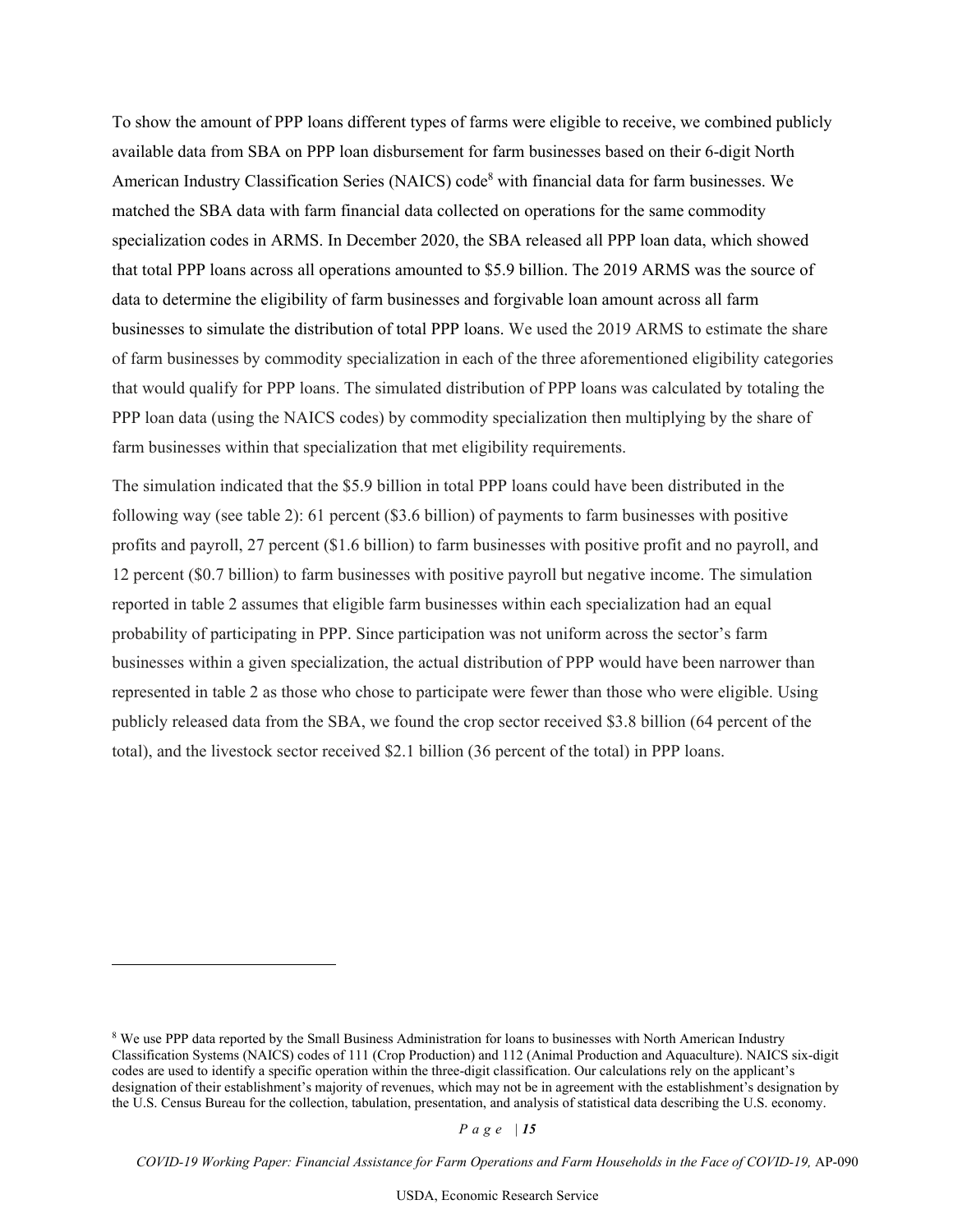#### Table 2 **Estimated PPP loan for four categories of farm businesses**

| <b>Categories of farm businesses</b>            | <b>Share of operations</b><br>(Percent) | <b>Estimated PPP by farm type</b><br>(Million dollars) |
|-------------------------------------------------|-----------------------------------------|--------------------------------------------------------|
| Positive income and positive payroll (Eligible) | 16                                      | 3,555                                                  |
| Positive income and no payroll (Eligible)       | 48                                      | 1,599                                                  |
| Negative income and positive payroll (Eligible) | 8                                       | 708                                                    |
| Negative income and no payroll (Ineligible)     | 28                                      | 0                                                      |
| <b>Total</b>                                    | 100                                     | 5,862                                                  |

Notes: PPP = Paycheck Protection Program. Farm businesses have gross cash farm income of more than \$350,000 or are smaller operations where farming is reported as the operator's primary occupation.

Source: USDA, Economic Research Service calculations using data from the 2019 Agricultural Resource Management Survey.

### Economic Injury Disaster Loan and Loan Advance

The Economic Injury Disaster Loan and the Loan Advance (EIDL) program, like the PPP, was intended to extend financial assistance to small businesses. Agricultural operations with 500 or fewer employees were eligible to receive up to \$150,000 in low-interest non-forgivable loans through the EIDL program and up to \$10,000 (\$1,000 per employee) in forgivable loan advances from SBA. EIDL loans had a statutory interest rate of 3.75 percent for small businesses and 2.75 percent for nonprofits that could be extended to 30 years. The personal guarantee requirements were waived for the loans, but loans did require collateral if the amount exceeded \$25,000.

The loan and advance could be used to pay fixed costs, payroll, and other bills that could not be paid because of the pandemic. The money could not be used to provide bonuses or dividends or to repay stockholder loans, acquire additional assets, refinance long-term debt, or pay other SBA or Federal agency (including USDA) loans.

We assumed agricultural producers' participation in the EIDL was most likely minimal because it was a new program for agricultural producers and administered by a Federal agency other than USDA. Additionally, EIDL opened later in 2020 and the forgivable loan advance had to be deducted from the PPP loan. Although there was initial uncertainty as to whether farm operations were eligible for EIDL, beginning on May 4, 2020, SBA opened EIDL applications exclusively for agriculture producers. Although SBA did not provide industry-specific data on EIDL advances, PPP application data indicated farm operations claimed 736,451 agricultural employees. If all PPP applicants also claimed the maximum EIDL advance of \$1,000 per employee, EIDL advances could have totaled \$736.5 million. However, in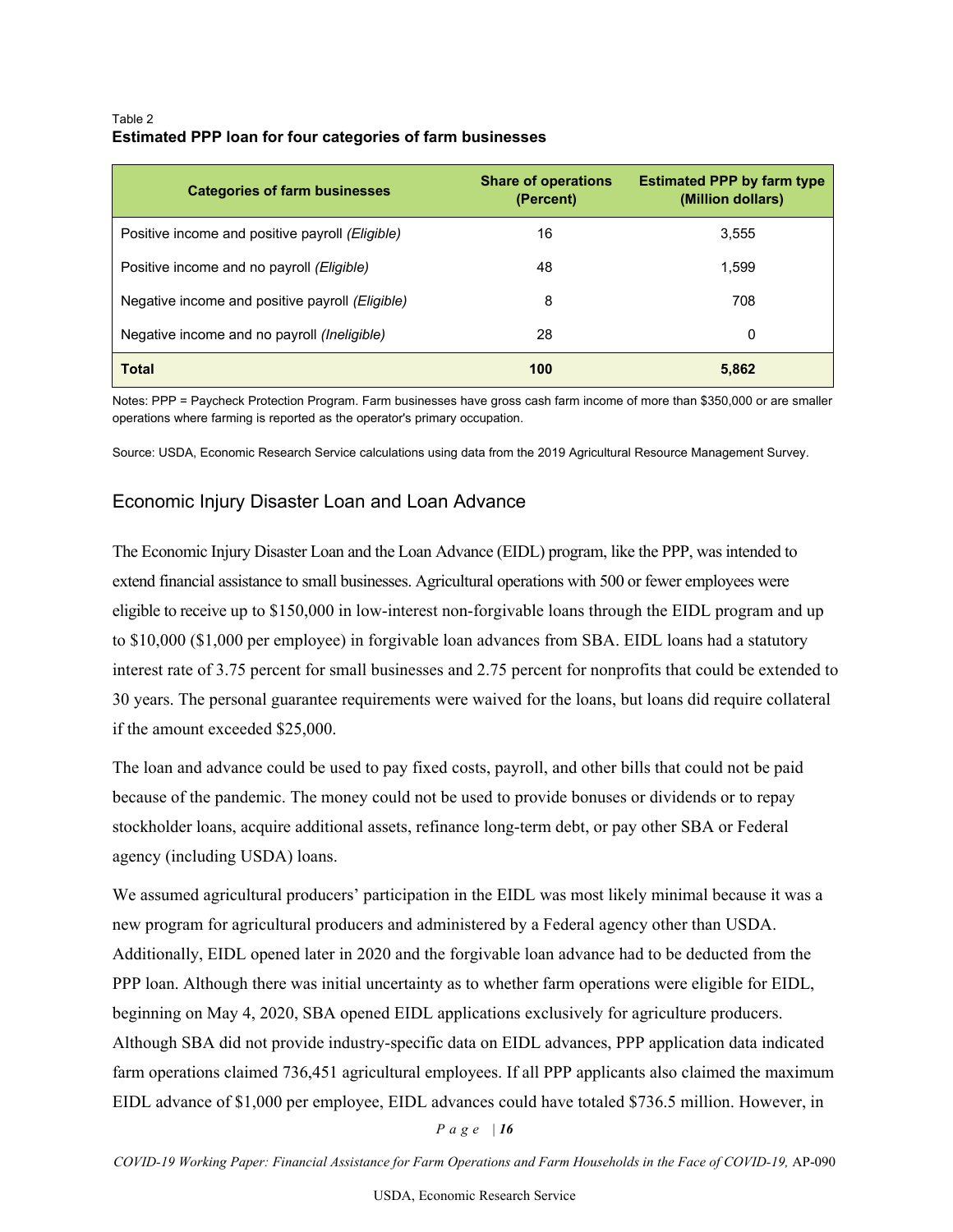this scenario, the \$736.5 million would not have been in addition to the \$5.9 billion extended under the PPP program because the amount forgiven under the PPP was reduced by any EIDL advance amount.

## <span id="page-16-0"></span>**COVID-19-Related Assistance for Family Farm Households**

Family farm households could receive COVID-related financial assistance from two main Federal sources: the Economic Impact Payments and the Federal Pandemic Unemployment Compensation. In the following sections, we estimated the total amount that family farm households of principal operators<sup>[9](#page-16-1)</sup> received from each of these sources.

#### Economic Impact Payments

Between April and May 2020, U.S. households received 159 million Economic Impact Payments (EIP), also known as stimulus payments, totaling more than \$266 billion (U.S. Department of the Treasury, 2020). These payments were meant to provide households with an immediate injection of cash to spur demand and mitigate the economic downturn. The full EIP amounted to \$1,200 for individuals or \$2,400 for couples filing jointly, and households with dependents received an additional \$500 per dependent. For the median farm household, EIP represented a significant increase in one month's income. According to the 2019 ARMS, the median married and unmarried household would have experienced an increase in one month's total household income of 30 percent and 24 percent, respectively, as a result of the stimulus payments.

To qualify for a full stimulus payment, joint filers, heads of household, and all other tax-filing individuals must have had an adjusted gross income (AGI) of less than \$150,000, \$112,500, and \$75,000, respectively, according to their 2018 or 2019 taxes. For individuals who made more than the income thresholds, their EIPs were reduced by 5 percent multiplied by the amount that their income exceeded the respective income threshold (U.S. Department of the Treasury Internal Revenue Service, 2020). The precise calculations are available in appendix A. We used the 2019 ARMS to simulate the EIP likely distributed to family farm households by approximating the household's AGI and their presumed filing status. The AGI was approximated using survey questions regarding farm and off-farm income, as well as

*Page | 17* 

<span id="page-16-1"></span><sup>9</sup> ERS defines the principal farm operator as the person who runs the farm, making day-to-day management decisions. The principal operator could be an owner, hired manager, cash tenant, share tenant, and/or a partner. We do not have employment data for other nonprincipal operator households involved in farming operations and exclude them from the subsequent analysis.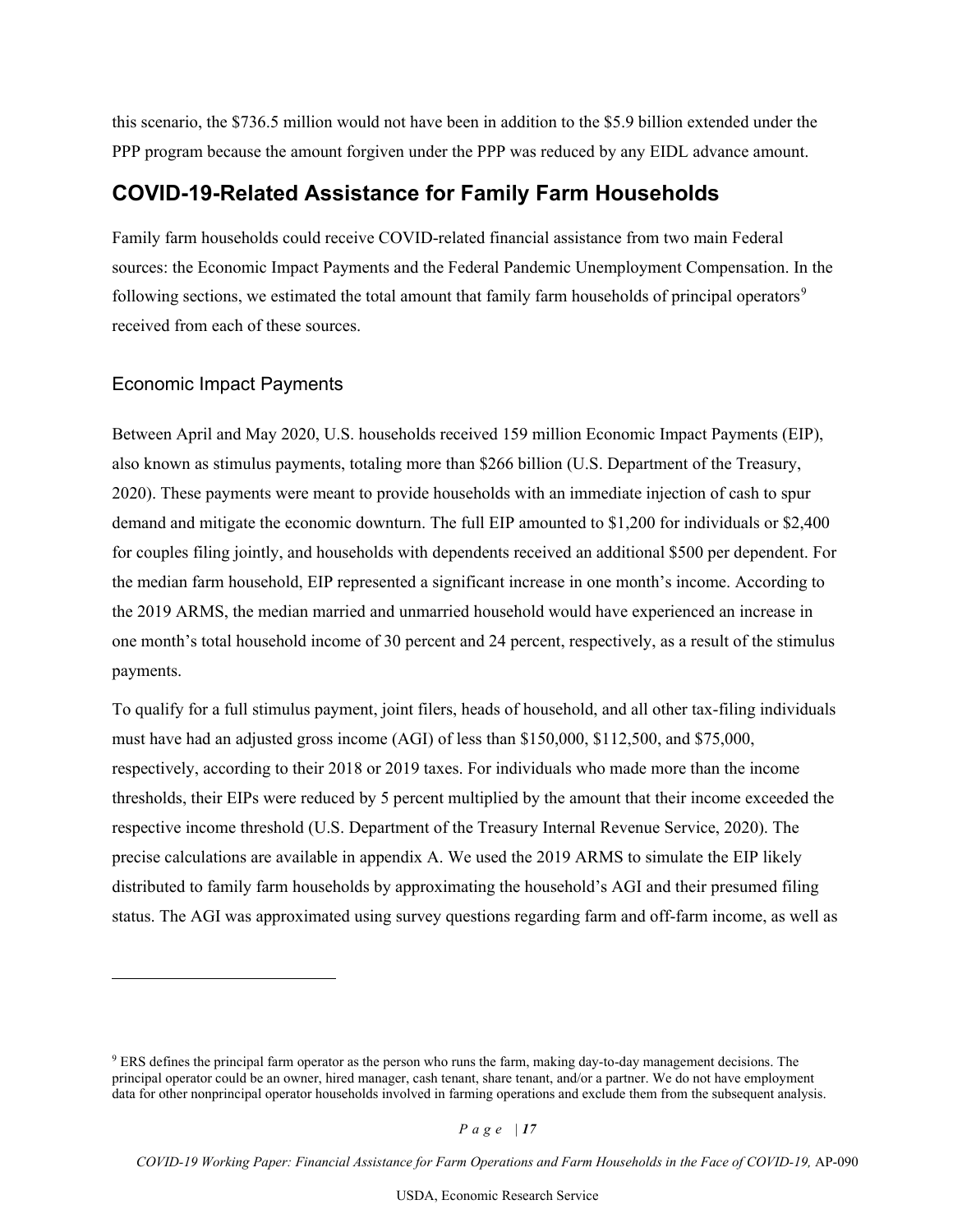certain income adjustments. Filing status was determined using the respondent's marital status and the number of dependents.

Determining the number of dependents for respondents using the 2019 ARMS is not straightforward since there is no question in the survey explicitly asking about the number of children<sup>[10](#page-17-0)</sup> in the household. However, the survey elicited information that could imply the number of children by asking how many people resided in the household. For respondents who were married, we assumed at least two residents. If more than two individuals resided in the household, they were considered unidentified and could be either dependents or non-dependents. For those who were unmarried, we expected at least one person to live in the household, and if there was more than one individual, the additional people were considered unidentified.

Because unidentified people in the household would increase the household's EIP by \$500 per person if they were dependents and \$1,200 per person if they were non-dependents, we carried out two scenarios using each assumption. In the first scenario, we assumed all unidentified people were dependents and assigned the \$500 benefit to each. For the second scenario, we assumed all unidentified people were nondependents and assigned the  $$1,200$  benefit to each.<sup>[11](#page-17-1)</sup> Neither scenario provided a definitive representation of payments made to family farm households, yet each simulation does bound the analysis. To fine-tune our estimation, we used demographic data contained in the 2015 version of ARMS, which included a question about the ages of the individuals living in the household. We applied the 2015 data's relationship regarding children residing in different types of households (i.e., married, unmarried, and by the age of operator)<sup>[12](#page-17-2)</sup> to the 2019 survey's data concerning different types of households to approximate the number of children living in a household.

Since EIP income eligibility ceilings varied by the household's filing status, we needed to determine a person's most plausible filing status to estimate stimulus payments made to the family farm household.

*Page | 18* 

<span id="page-17-0"></span> $10$  While it is possible to have adult dependents living in a household, the most likely dependents are children.

<span id="page-17-1"></span><sup>&</sup>lt;sup>11</sup> We assume that unidentified nondependents do not exceed income thresholds.

<span id="page-17-2"></span> $12$  The proportions of unidentified household members that are minors are as follows:

For married household where the operator age is between 18 and 60: 0.690

For unmarried household where the operator age is between 18 and 60: 0.186

For married household where the operator age is greater than 60: 0.272

For unmarried household where the operator age is greater than 60: 0.076.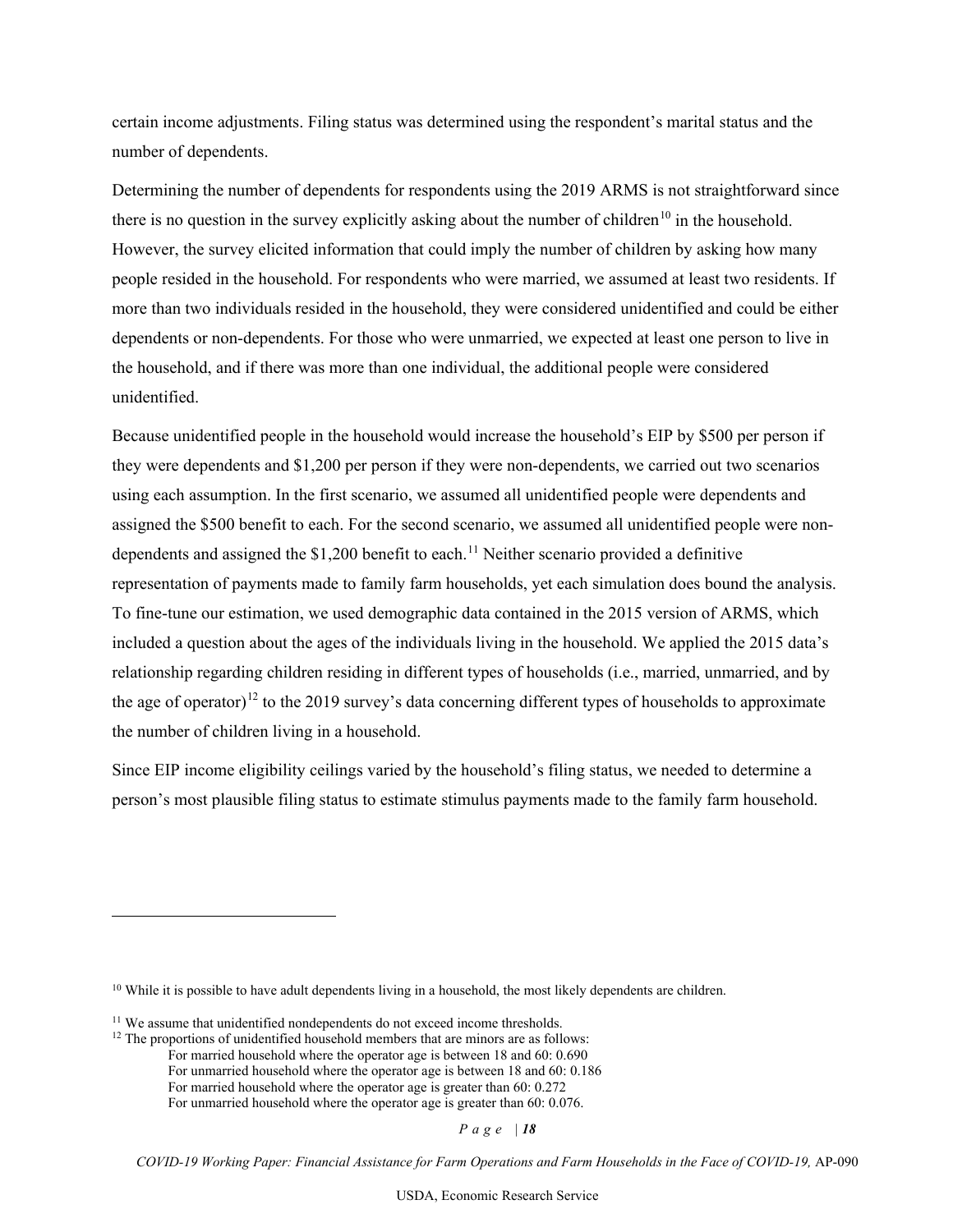Married respondents were assumed to be married filing jointly<sup>[13](#page-18-0)</sup>. For unmarried individuals, they could file as either single or head of household (HOH). In order to qualify as HOH, a person must have met all three of the following criteria:

- 1. Must have been unmarried
- 2. Must have had a qualifying dependent who lived in the home for more than half the year, and
- 3. Must have paid more than half the cost of keeping up a home for the year.

We assigned marital status to each observation in the 2019 ARMS using the self-proclaimed marital status. For each farm household, we assigned any unidentified people as dependents or non-dependents using the calculation outlined above. Regarding the last criteria, while the survey did ask about household expenses, it did not specify the percentage of the total household upkeep that the respondent contributed. We, therefore, assumed that unmarried individuals with dependents satisfy the household expense requirement and filed as HOH. This assumption may have slightly overstated the stimulus payments received since the income threshold for eligibility was higher for head of households. However, only 2.2 percent of total farm households were unmarried with dependents and had an AGI greater than \$75,000. So, this 2.2 percent of respondents would have received a different EIP amount based on whether they would be classified as a single filer versus HOH. To present a broader sense of the household filing status, we found farm households that filed as married, and were assumed to be filing jointly, representing approximately 75 percent of all farm households. Based on our HOH assumptions, we inferred that heads of household are approximately 6 percent of farm households, and individuals filing as single represented the remaining 19 percent.

The expected EIP payments are summarized in table 3. The estimated median EIPs for farm households filing as married (filing jointly), HOH, and single were \$2,400, \$2,347, and \$1,200, respectively (table 3). These values reflected the median household in each category receiving full base payments and heads of

<span id="page-18-0"></span><sup>&</sup>lt;sup>13</sup> For most married couples, filing jointly reduces their tax liability since many tax benefits are only available to couples who file jointly. This is consistent with the data. The 2019 ARMS data show that approximately 75 percent of family farm households are married, and data from the Internal Revenue Service (IRS) show that 80 percent of tax returns are filed jointly (U.S. Department of the Treasury, Internal Revenue Service 2017).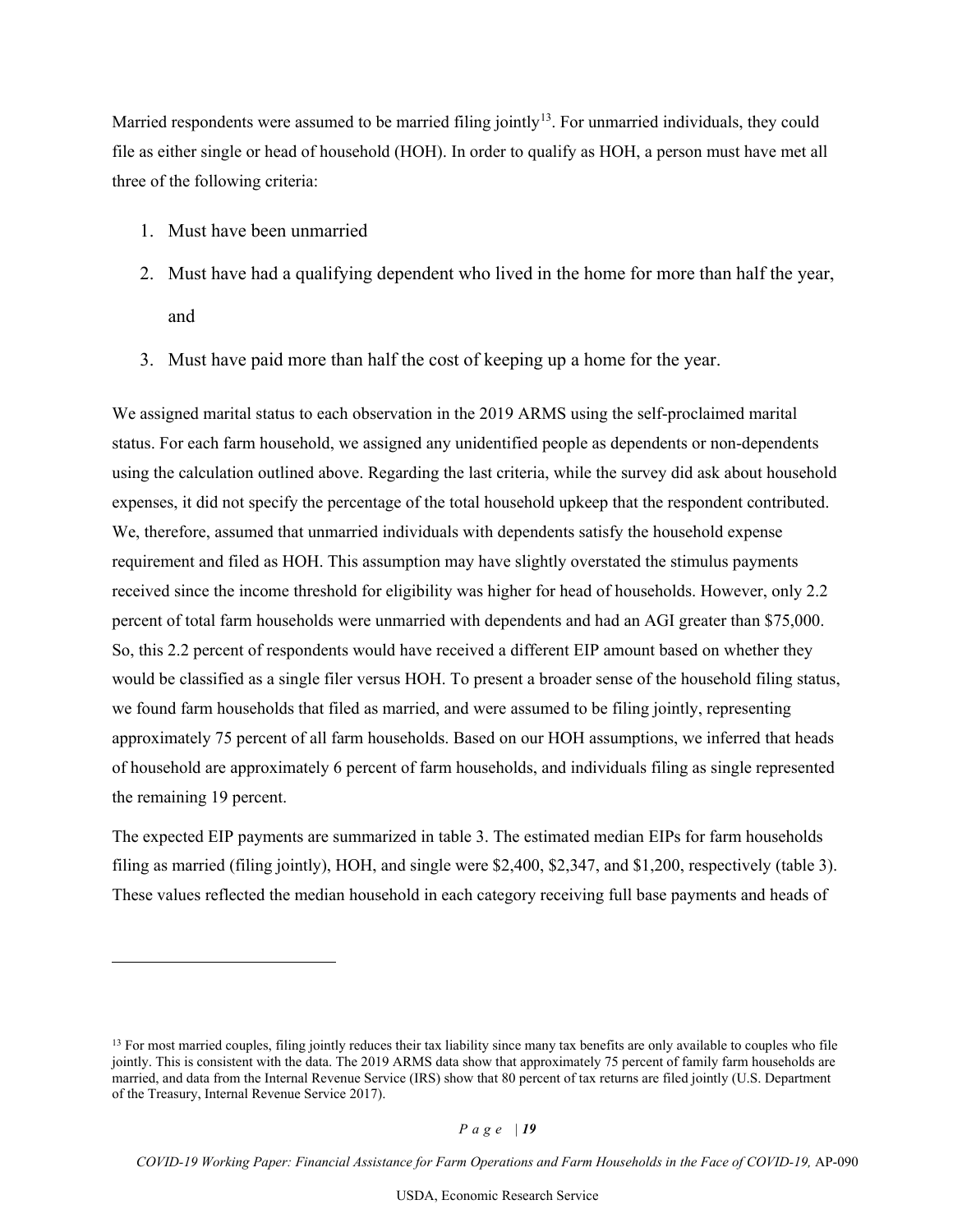household receiving additional money for dependent(s). The EIPs for these filing statuses demonstrated a sizable difference between the average payments for households filing as single (\$924) and as HOH (\$2,408). This disparity reflects the lower income thresholds for single households resulting in some not receiving the maximum EIP and others not receiving EIP at all, whereas HOH filers receive an additional \$500 for each dependent. Eighteen percent of single households were estimated not to receive any EIP, while 13 percent of joint households and 17 percent of HOH were found to receive no EIP. The average EIP payment for all farm households was \$2,167.

The total amount of EIP disbursed to farm households was estimated to be \$4.3 billion. The lower bound estimate, which assumed all unidentified individuals were dependents (resulting in households receiving \$500 for each dependent), totaled \$3.7 billion. The upper bound estimate, which assumed all unidentified individuals were non-dependents (resulting in each non-dependent receiving \$1,200), totaled \$4.4 billion. Looking at distributions of estimated EIP across tax filing statuses, we estimate that married farm households received the largest share (\$3.6 billion or 84 percent) of the total \$4.3 billion. This distribution is consistent with the fact that 75 percent of the farm household sample were married.

| <b>Household filing</b><br>status | <b>Proportion of</b><br>households<br>receiving<br><b>Economic</b><br><b>Impact</b><br><b>Payment</b> | <b>Median</b><br><b>Adjusted</b><br><b>Gross Income</b><br>(dollars) | <b>Median</b><br><b>Economic</b><br><b>Impact</b><br><b>Payment</b><br>(dollars) | Average<br><b>Economic</b><br><b>Impact</b><br><b>Payment</b><br>(dollars) | <b>Total</b><br>estimated<br><b>Economic</b><br><b>Impact</b><br><b>Payment</b><br>(billion<br>dollars) |
|-----------------------------------|-------------------------------------------------------------------------------------------------------|----------------------------------------------------------------------|----------------------------------------------------------------------------------|----------------------------------------------------------------------------|---------------------------------------------------------------------------------------------------------|
| <b>Joint</b>                      | 0.87                                                                                                  | 92.868                                                               | 2.400                                                                            | 2.466                                                                      | 3.64                                                                                                    |
| Single                            | 0.82                                                                                                  | 56.028                                                               | 1.200                                                                            | 924                                                                        | 0.35                                                                                                    |
| Head of household                 | 0.83                                                                                                  | 61.903                                                               | 2.347                                                                            | 2.408                                                                      | 0.28                                                                                                    |
| All farm households               | 0.86                                                                                                  | 78.418                                                               | 2.400                                                                            | 2.167                                                                      | 4.27                                                                                                    |

#### **Estimated economic impact payments for farm households**

Table 3

Source: USDA, Economic Research Service simulations using 2019 USDA Agricultural Resource Management Survey.

#### Federal Pandemic Unemployment Compensation

The CARES Act provided \$600 per week in Federal Pandemic Unemployment Compensation (FPUC) to those who were unemployed during COVID-19. These FPUC benefits were in addition to existing state unemployment benefits and were available to anyone who qualified for at least \$1 of unemployment benefit.

*Page | 20*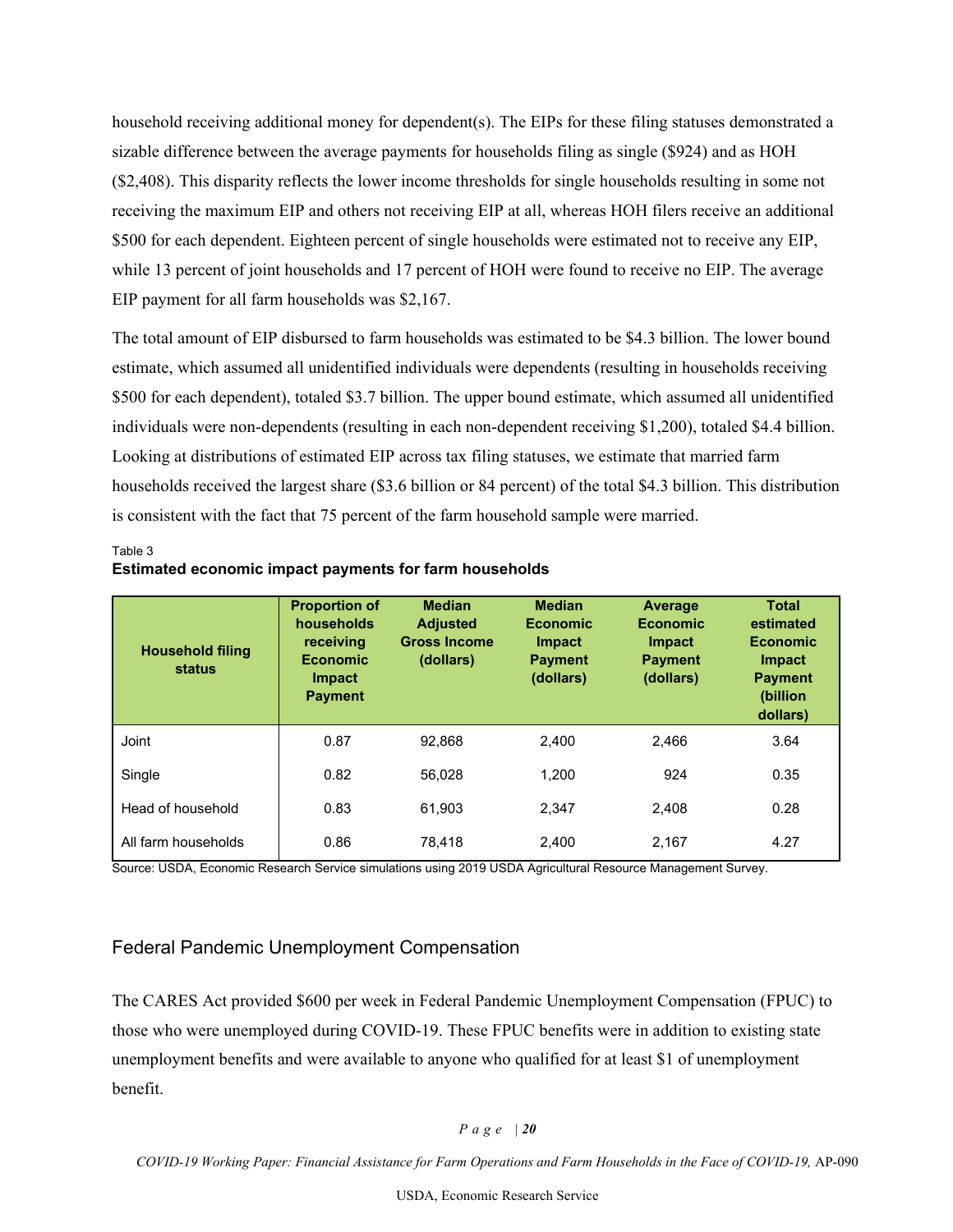The COVID-19 pandemic was accompanied by higher unemployment rates across the United States. Farm households experienced unemployment shocks because of farm operators' and employees' reliance on off-farm employment. According to 2019 ARMS data, 71 percent of farm households had one or more household members who earned an off-farm salary or wages. Of these farm households with off-farm income, 89 percent of their total household income was attributed to off-farm sources. Even if we excluded off-farm occupation farms, <sup>[14](#page-20-0)</sup> 57 percent of all other farms had some form of off-farm income, contributing 45 percent of total income.

To estimate the amount of FPUC that farm households might have received as a result of off-farm unemployment, we used county-level unemployment data from the BLS's Local Area Unemployment Statistics (LAUS) program and 2019 ARMS data regarding off-farm employment among farm households. Due to data limitations, our method assumed the unemployment rate was experienced uniformly across the county. Therefore, we were unable to consider county-level variation in unemployment by industry or occupation.

FPUC was available to individuals for up to 17 weeks, during the period from March 29 to July 25. Individuals were eligible for FPUC if they were unemployed during COVID-19 (U.S. Department of Labor, 2020b).<sup>[15](#page-20-1)</sup> Both the timeframe and probability of experiencing COVID-19 related unemployment were factored into our calculation of expected FPUC payments to farm households dependent on off-farm income. The payment was weighted by the probability of becoming unemployed in a specific month. The calculation of expected FPUC payments, as well as a description of the seasonally adjusted probability of changes in employment status, are provided in Appendix B.

To calculate unemployment probability, we used data from LAUS (U.S. Department of Labor, 2020a). Unemployment rates by month were available at the county level. While unemployment rates differed by industry, details regarding industry composition were also available at the county level. 2019 ARMS provided us with data concerning farm households' exposure to increased unemployment probabilities. To calculate the expected FPUC, we used 2019 ARMS to identify members of farm households who

<span id="page-20-0"></span><sup>&</sup>lt;sup>14</sup> These are defined as small farms whose principal operators report a primary occupation other than farming.

<span id="page-20-1"></span><sup>&</sup>lt;sup>15</sup> Individuals needed to certify that their unemployment was related to the COVID-19 pandemic. For a list of eligibility requirements, see Sect. 2102 (a) (3) (A) (ii) (I) of the CARES Act. Guidance for self-certification of COVID-19 reasons for unemployment can be found in published guidance from the Department of Labor (U.S. Department of Labor, 2020b).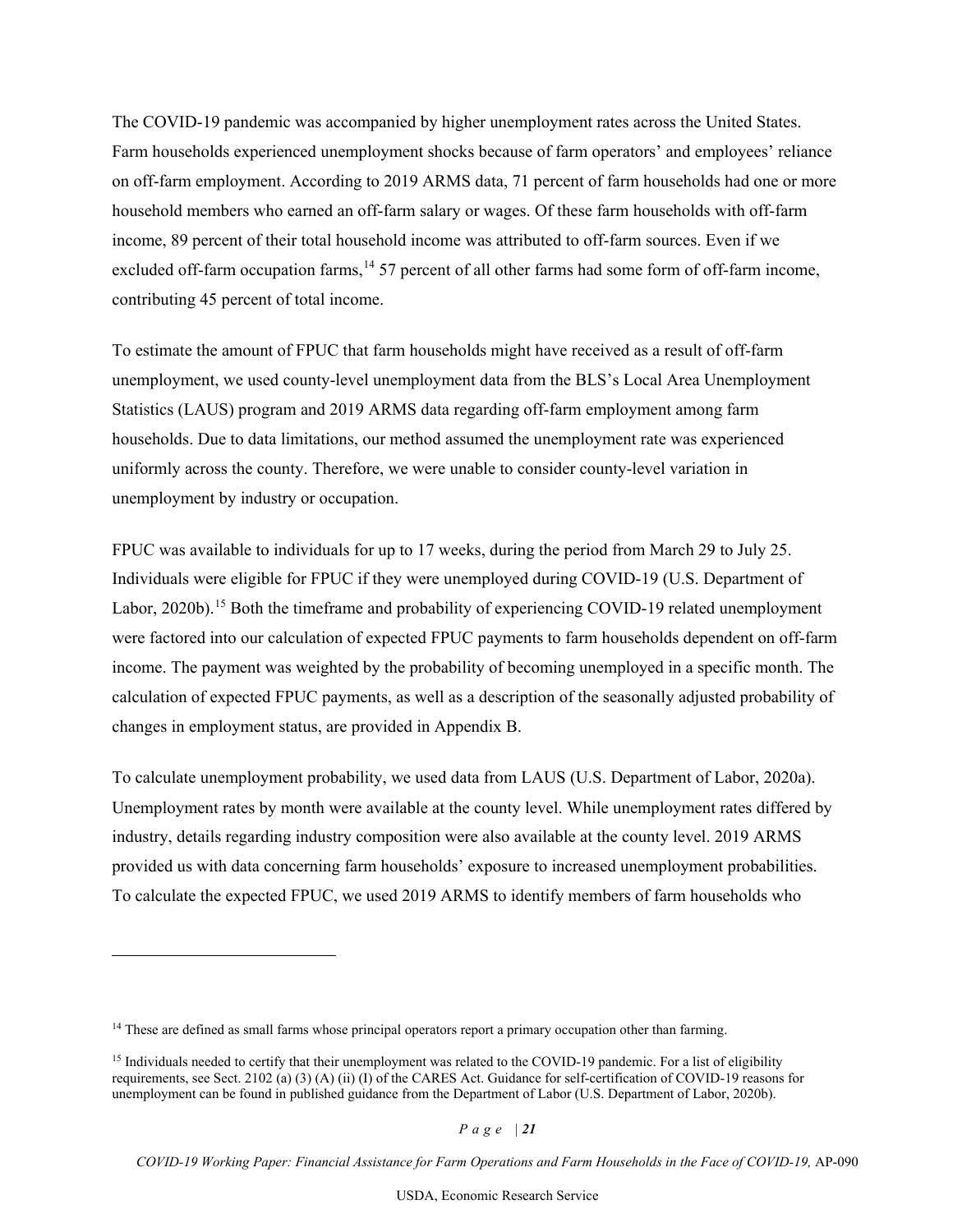indicated some reliance on off-farm employment for wages. Additionally, we used their county of residence to match each respondent to a calculated probability of unemployment.

Table 4 shows the estimated probability of a change in employment status each month from March through July of 2020. To offer some context for the unemployment probabilities faced by farm households, we presented COVID-19 related employment impacts for all households across the United States. The increase in unemployment from February to March of 2020 relative to 2019 (listed as the March probability) shows a marginal increase in the probability of becoming unemployed. The April probability was much higher, showing an 8.2 percent chance of a farm household experiencing off-farm unemployment as businesses shut down in response to the pandemic. In May, June, and July, as businesses began to reopen gradually, the trend reversed, showing a decrease in unemployment probability and a corresponding increase in the likelihood of employment. This return to employment resulted in an overall decrease in unemployment benefit expenditures in our model.

Table 4

### **Estimated monthly probability of a change in employment status from the previous month for all U.S. counties and farm households with off-farm employment, 2020**

| <b>Month</b>      | Average estimated probability of a change in<br>employment status across all U.S. counties | Average estimated probability of a<br>change in employment status for farm<br>households with off-farm income |
|-------------------|--------------------------------------------------------------------------------------------|---------------------------------------------------------------------------------------------------------------|
| <b>March 2020</b> | 0.012                                                                                      | 0.013                                                                                                         |
| April 2020        | 0.077                                                                                      | 0.082                                                                                                         |
| May 2020          | $-0.026$                                                                                   | $-0.028$                                                                                                      |
| June 2020         | $-0.019$                                                                                   | $-0.022$                                                                                                      |
| <b>July 2020</b>  | $-0.002$                                                                                   | $-0.003$                                                                                                      |

Note: Each month's probability is the change in the unemployment rate in 2020 differenced with the change in the unemployment rate for the same month in 2019. More details are provided in the appendix. Positive values reflect a probability of becoming unemployed, while negative values reflect the probability of returning to the workforce.

Source: USDA, Economic Research Service calculations using the U.S. Department of Labor, Bureau of Labor Statistics, Local Area Unemployment Statistics.

The results from these estimated probabilities show that for farm households with off-farm employment, their expected FPUC was approximately \$996 per household (table 5). The total amount of expected FPUC received by farm households was estimated at \$1.3 billion.

#### *Page | 22*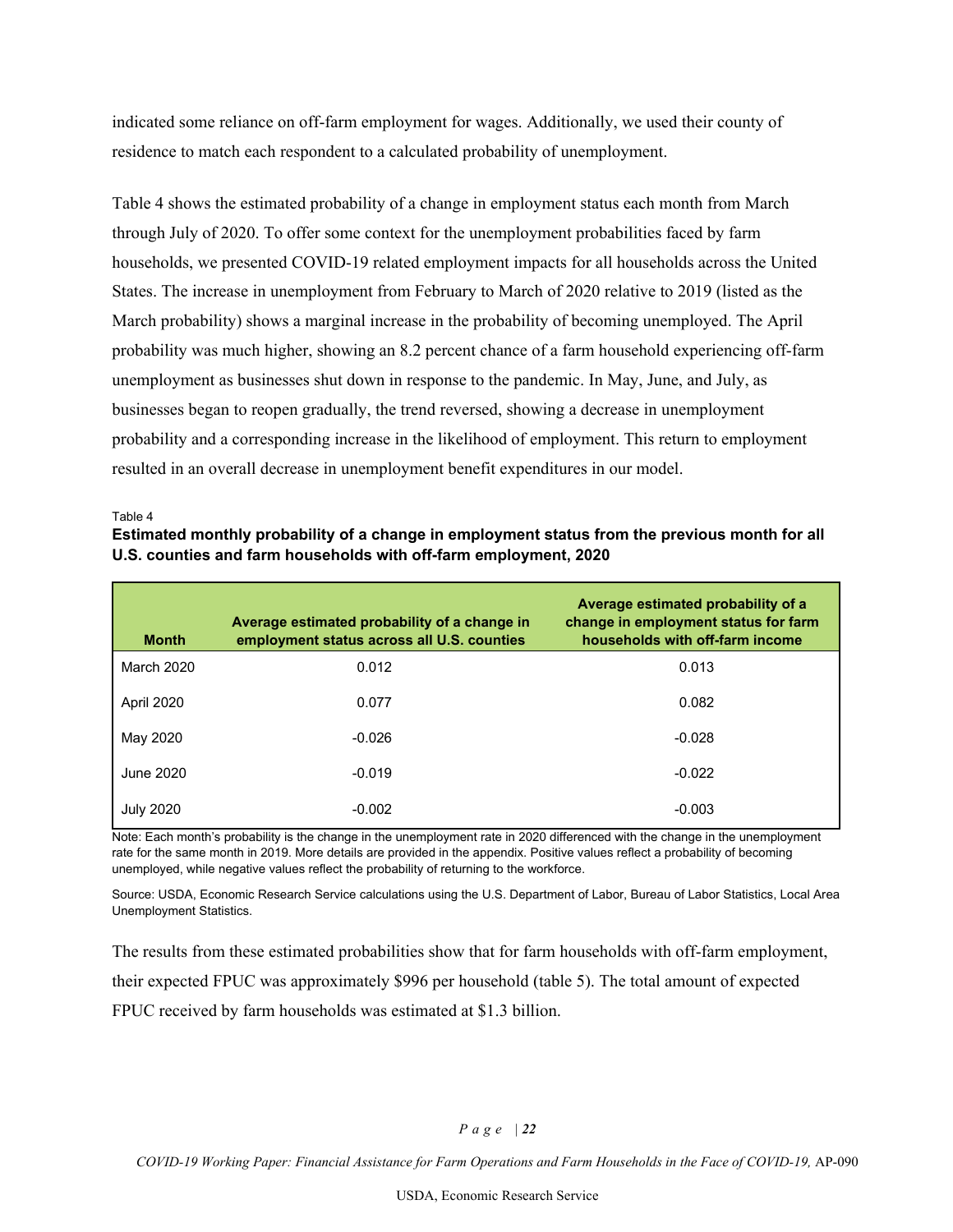#### Table 5 **Expected Federal Pandemic Unemployment Compensation**  $E[FPUC]$

| <b>Parameter</b>                                                | <b>Value</b>  |  |
|-----------------------------------------------------------------|---------------|--|
| Average $E$ [ $FPUC$ ] for farm households with off-farm income | \$996         |  |
| Total $E$ [ $FPUC$ ] for farm households                        | \$1.3 billion |  |
| Note: FPUC=Federal Pandemic Unemployment Compensation.          |               |  |

Source: USDA, Economic Research Service calculations using Agricultural Resource Management Survey (ARMS) 2019, and U.S. Department of Labor, Bureau of Labor Statistics, Local Area Unemployment Statistics.

# <span id="page-22-0"></span>**Financial Assistance to Farm Operations Under Non-COVID-19- Related Programs**

Some farm operations received direct payments in 2020 under existing USDA programs authorized in the 2018 Farm Bill, as well as certain ad hoc programs authorized under other authorities. Some of these programs, such as Agriculture Risk Coverage (ARC), Price Loss Coverage (PLC), and Marketing Assistance Loans, have functioned as designed to provide support in response to market price fluctuations. Other Farm Bill programs that provided assistance in 2020 include the Environmental Quality Incentive Program (EQIP), which assisted with livestock supply chain disruptions, as well as the Dairy Margin Coverage (DMC) program and certain standing disaster programs. We also included payments from other ad hoc programs, such as MFP and the Wildfires and Hurricane Indemnity Program (WHIP). Finally, while the indemnities from Federal Crop Insurance Program are not direct Government payments, this paper accounts for these indemnities' impact on farm income.

### Agriculture Risk Coverage and Price Loss Coverage

The Agriculture Risk Coverage and the Price Loss Coverage programs are intended to support the income of farm operations via direct payments to producers with historical base acres of covered commodities. Producers need not grow the covered commodity to receive payments. ARC payments are triggered if county-level revenues for a covered commodity fall below a benchmark, and PLC payments are triggered if the effective market price for a covered commodity falls below the effective reference price. Payments under these programs are not made before October 1, after the end of the relevant marketing year. Almost all covered commodity prices were negatively impacted by COVID-19 as well as other market factors in 2020. As a result of lower prices, payments from price-sensitive Government programs such as ARC and PLC increased above previous estimates. The most recent data from FPAC-BC indicates that estimated

#### *Page | 23*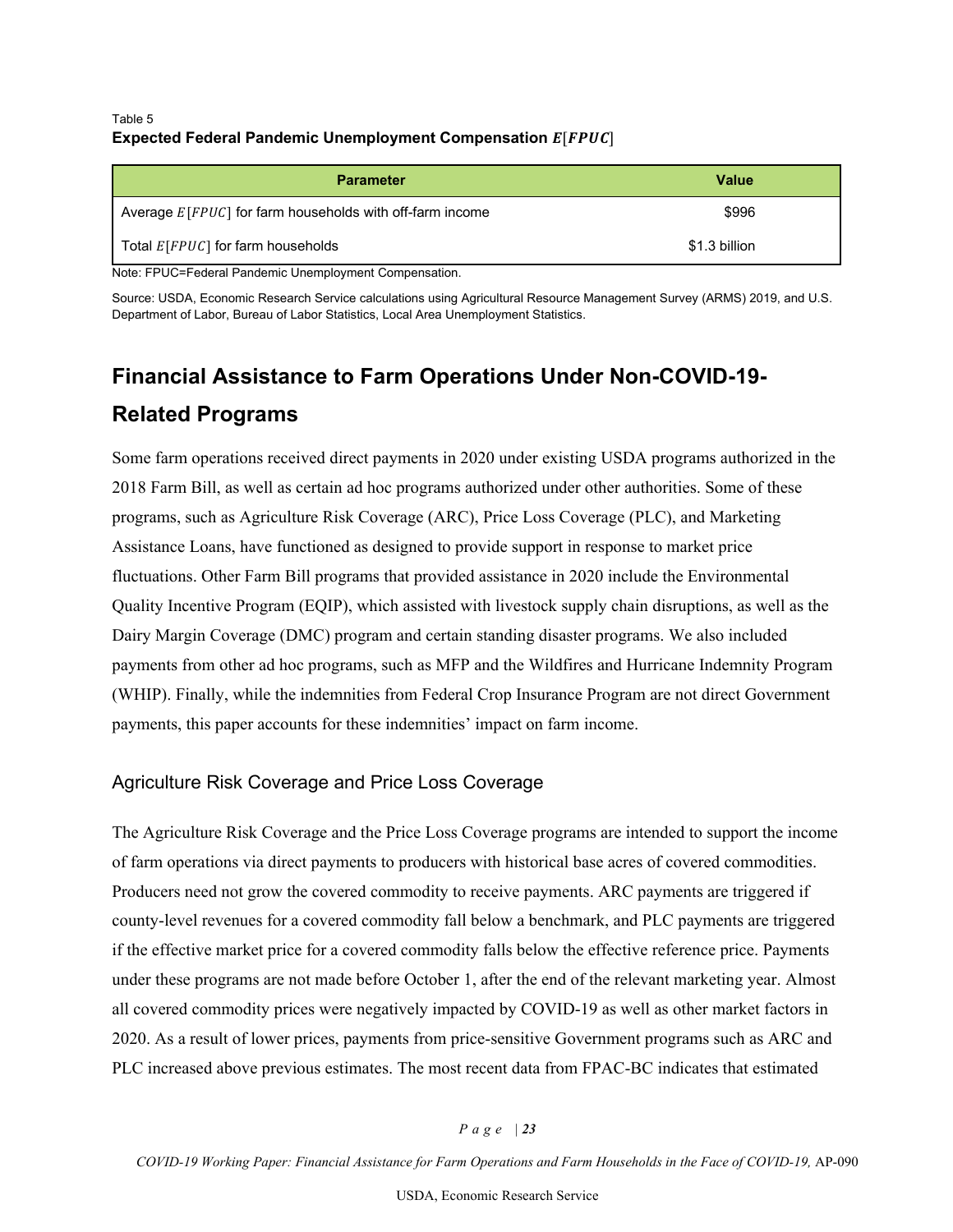2020 ARC payments were \$1.3 billion or 86 percent more than the 2019 total of \$0.7 billion, and 2020 PLC payments were \$5 billion or 163 percent more than the 2019 total of \$1.9 billion.

#### Environmental Quality Incentive Program

The Environmental Quality Incentive Program administered by USDA's Natural Resources Conservation Service (NRCS) provides financial and technical assistance to producers to address natural resource concerns and help deliver environmental benefits (U.S. Department of Agriculture, Natural Resource Conservation Service, 2020a). Hog producers, who had to depopulate because of the bottleneck created in the supply chain due to closure or reduced operations of meat processing and packaging plants, were eligible to get financial assistance to offset some of the associated costs. Through EQIP, the Emergency Animal Mortality Management practice offers assistance for the disposal of animal carcasses due to catastrophic events (U.S. Department of Agriculture, Natural Resource Conservation Service, 2020b). Based on the administrative data provided by the NRCS, the total payments made for depopulation under this program was \$429,250.

#### Market Facilitation Program

The Market Facilitation Program aided producers, farmers, and ranchers affected by retaliatory tariffs resulting from trade actions during 2018 and 2019. The 2019 MFP payments were made in three tranches: the first tranche in August 2019 (50 percent of calculated payment), the second in November 2019 (25 percent of calculated payment), and the third tranche in 2020 (25 percent of calculated payment). According to FPAC-BC, producers received direct government payments of \$3.7 billion from the third tranche of the 2019 MFP in 2020.

The 2019 MFP payments were made to non-specialty crops, swine, cow's milk, and select specialty crops. To be eligible for the payments, producers (person or legal entity) must have had either an average adjusted gross income (AGI) of less than \$900,000 for tax years 2015, 2016, and 2017 or have had 75 percent or more of their income from farming or ranching. The limit on the total MFP payment for an individual or legal entity for non-specialty crops, dairy and hogs, and specialty crops separately was \$250,000 with a maximum cap from all sources at \$500,000 (U.S. Department of Agriculture, Farm Service Agency, 2019).

#### *Page | 24*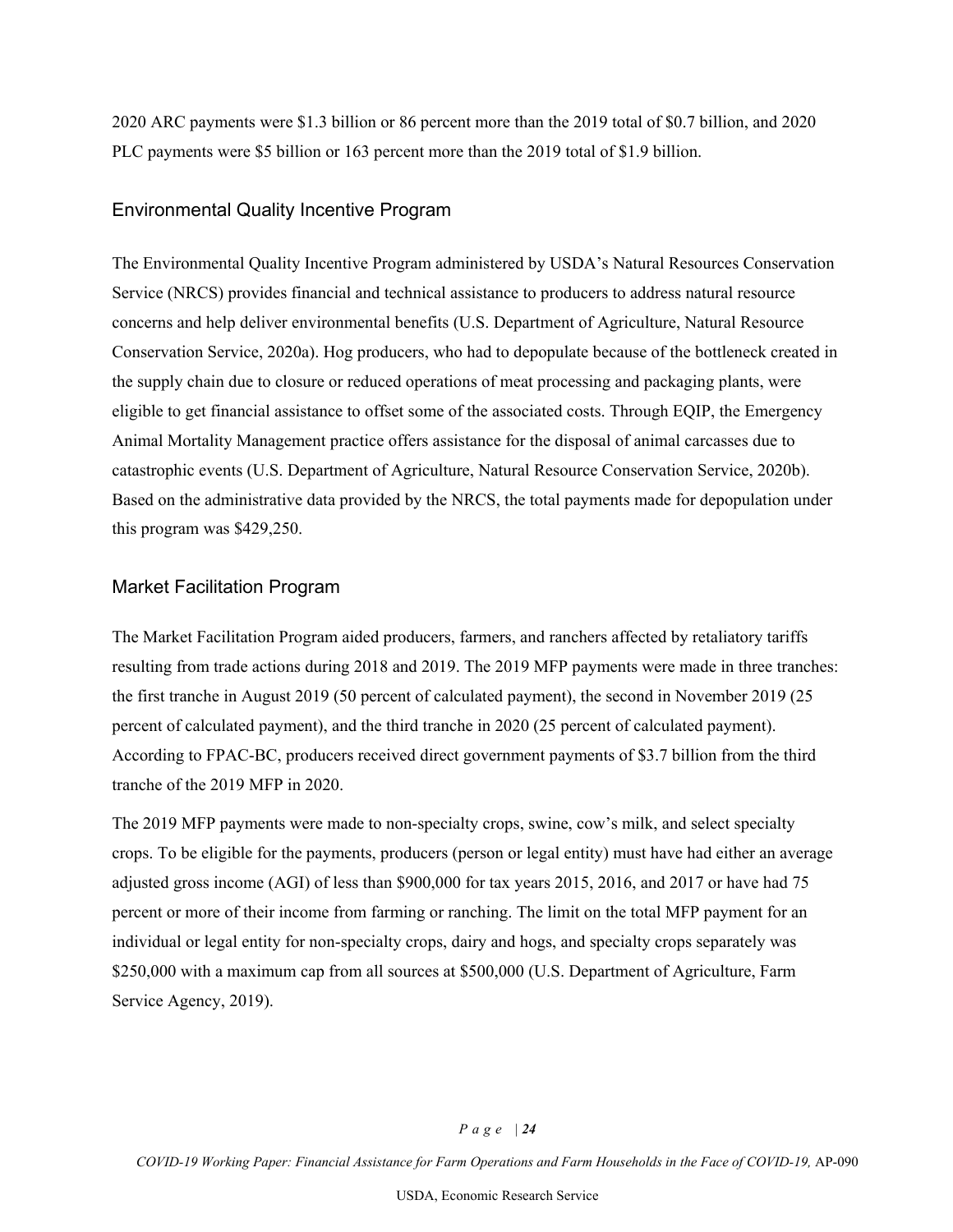## <span id="page-24-0"></span>**Other Direct Government Payment Programs for Farm Operations**

- Conservation programs include programs under the management of the FSA (mainly the Conservation Reserve Program) and those under the NRCS. Using data from NCRS and FPAC-BC, financial assistance to the producers, aside from the EQIP animal disposal costs discussed earlier, are estimated to be \$3.9 billion for 2020.
- Dairy Margin Coverage (DMC) provides payments to dairy producers when the difference between the national all milk price and a program-defined average feed price (the margin) falls below a certain dollar amount selected by the producer. Using data from FPAC-BC, we estimated DMC payments of \$0.2 billion to dairy operators in 2020 less the fees and premiums producers paid.
- Marketing Loan Gains (MLG) are part of the marketing loan assistance program, which provides short-term loans on farmer-owned harvested commodities. The loan rates function as a floor price for producers should market prices fall below that level. MLGs occur when the county loan rate specific to a commodity is above the county market price (known as the posted county price or PCP). In those cases, producers can repay their loan at the lower market price with the remaining interest waived. FPAC-BC indicates that MLGs provided \$0.2 billion in direct assistance in 2020.
- Loan Deficiency Payments (LDP) are an alternative form of support provided through the marketing assistance loan program. In lieu of a loan, producers may choose to take a payment for their unsold harvested commodity that is equivalent to the value of an MLG when the PCP for that commodity falls below the county loan rate. FPAC-BC indicates \$0.02 billion in LDP was paid in 2020.
- Other disaster and ad hoc payments are direct payment programs that include payments from Livestock Indemnity Program payments (LIP); Livestock Forage Program payments (LFP); Emergency Assistance for Livestock, Honey Bees and Farm-raised Fish (ELAP) payments; Tree Assistance Program (TAP) payments; Noninsured Crop Disaster Assistance Program (NAP); Emergency Conservation Program (ECP); and Emergency Forest Restoration (EFRP). We also included payments under the ad hoc Wildfires and Hurricane Indemnity Program Plus (WHIP+). According to FPAC-BC, the payments from these sources were \$2.5 billion.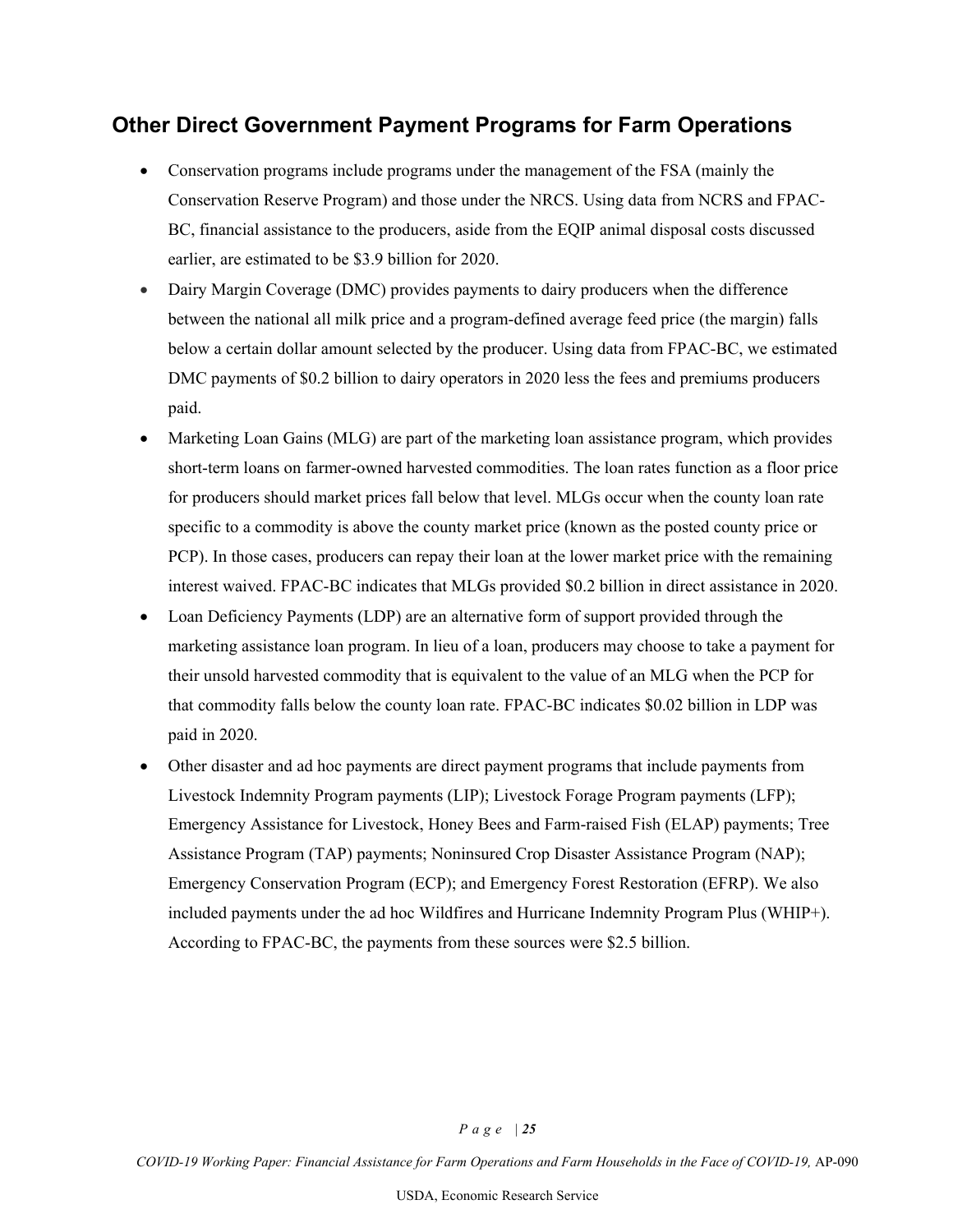## <span id="page-25-0"></span>**Net Commodity Insurance Indemnity Payments**

Crop insurance provides a range of insurance products to protect producers against losses resulting from yield or revenue shortfalls (U.S. Department of Agriculture, Economic Research Service, 2019). About 83 percent of U.S. crop acreage was insured under the Federal Crop Insurance Program in 2020 (FCIP)<sup>16</sup>. Corn, cotton, soybeans, and wheat were the major insured crops in 2020, as defined by total insured acreage. In 2020, FCIP participating insurers issued more than 1.1 million crop insurance policies covering more than 398 million acres (U.S. Department of Agriculture, Risk Management Agency, 2020). Insurance products are available through the FCIP to indemnify producers against losses due to lower yield, lower crop revenue, lower than insured margin, and lower whole farm revenue due to natural disasters such as drought, freezes, floods, fire, insects, disease, and wildlife. FCIP is governed by the Federal Crop Insurance Corporation (FCIC) and administered by the Risk Management Agency. Using data from the RMA's Summary of Business Report (SOBR) and historical reports, we estimated net Federal commodity insurance indemnities at \$5.7 billion (compared to \$6.4 billion in 2019) for 2020, after subtracting the farmers paid premium.

#### Total Federal Financial Assistance

The total estimated Federal Government assistance for farm operations and family farm households from standing, ad hoc farm programs, and COVID-19 related programs for calendar year 2020 was \$57.7 billion (table 6). Programs specifically designed to help businesses and households persevere through the pandemic provided the largest share of financial assistance. In fact, more than half of the estimated total direct payments, including forgivable loans, were estimated to have come from the COVID-19-related programs enacted in 2020. The largest contributors were farm-specific programs CFAP 1 and CFAP 2, which disbursed \$23.7 billion to farm operations. Among the existing farm programs, the Price Loss Coverage and net insurance indemnity payments were estimated to provide the largest payments. Price Loss Coverage payments are considered direct payments in ERS's farm income estimates methodology, while insurance indemnities are not. By including insurance indemnities in this paper, we were able to consider a broader range of financial assistance provided to farm operations. The amount of financial assistance reaching farm households through COVID-19 relief programs was estimated to be around \$5.6

<span id="page-25-1"></span><sup>&</sup>lt;sup>16</sup> This does not include land insured under the Pasture, Rangeland, and Forage policy.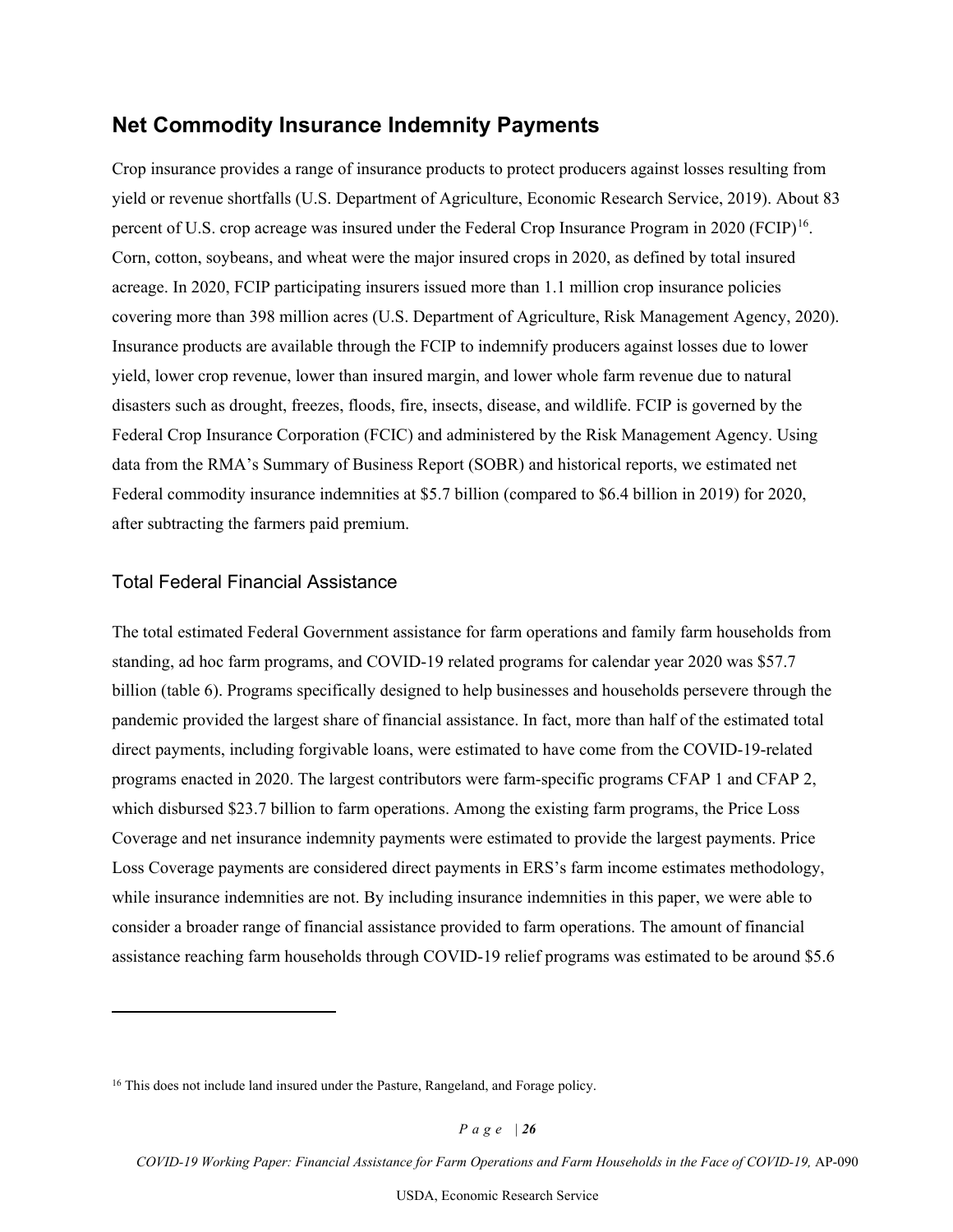billion in 2020, with the largest share coming from the economy-wide EIP stimulus payments received by the majority of farm households.

Table 6

| Direct Government payments and net indemnities to farm operations and households by program, |
|----------------------------------------------------------------------------------------------|
| 2020                                                                                         |

| Program                                                                 | <b>Amount</b><br>(billion dollars) |
|-------------------------------------------------------------------------|------------------------------------|
| COVID-19-related direct payments to farm operations                     |                                    |
| Coronavirus Food Assistance Programs (CFAP)                             | \$23.7                             |
| Paycheck Protection Program (PPP)                                       | \$5.9                              |
| Economic Injury Disaster Loan Program (EIDL)                            |                                    |
| Emergency Animal Mortality Management (EAMM)                            | $0^*$                              |
| Sub-total COVID-19 related direct payments to farm operations           | \$29.6                             |
| COVID-19-related direct payments to farm households                     |                                    |
| Economic Impact Payments (EIP) to farm households***                    | \$4.3                              |
| Federal Pandemic Unemployment Compensation (FPUC) to farm households*** | \$1.3                              |
| Sub-total COVID-19 related direct payments to farm households           | \$5.6                              |
| Non-COVID-19-related direct payments to farm operations                 |                                    |
| Market Facilitation Program (MFP) (2020 payments)                       | \$3.7                              |
| Agriculture Risk Coverage (ARC)                                         | \$1.3                              |
| Price Loss Coverage (PLC)                                               | \$5.0                              |
| Conservation programs                                                   | \$3.9                              |
| Dairy margin coverage program                                           | \$0.2                              |
| Marketing loan gains                                                    | \$0.2                              |
| Loan deficiency payments                                                | $0^{**}$                           |
| Other ad hoc disaster payments                                          | \$2.5                              |
| Subtotal Non-COVID-19- related direct payments                          | \$16.8                             |
| Total Direct Payments (COVID-19 + Non-COVID-19-related direct payments) | \$52.0                             |
| Net indemnities <sup>+</sup>                                            | \$5.7                              |
| <b>Total Assistance</b>                                                 | \$57.7                             |

\* included in PPP

\*\* Appears as zero because actual amount is below \$0.05 billion (\$429,250 for EAMM and \$0.02 billion for Loan Deficiency Payments).

\*\*\* Only includes payments to households of principal-operator family farms.

† Net indemnities are not considered direct payments.

Source: USDA, Economic Research Service Farm Income and Wealth Statistics and simulations using Agricultural Resource Management Survey and U.S. Department of Labor, Bureau of Labor Statistics, Local Area Unemployment Statistics.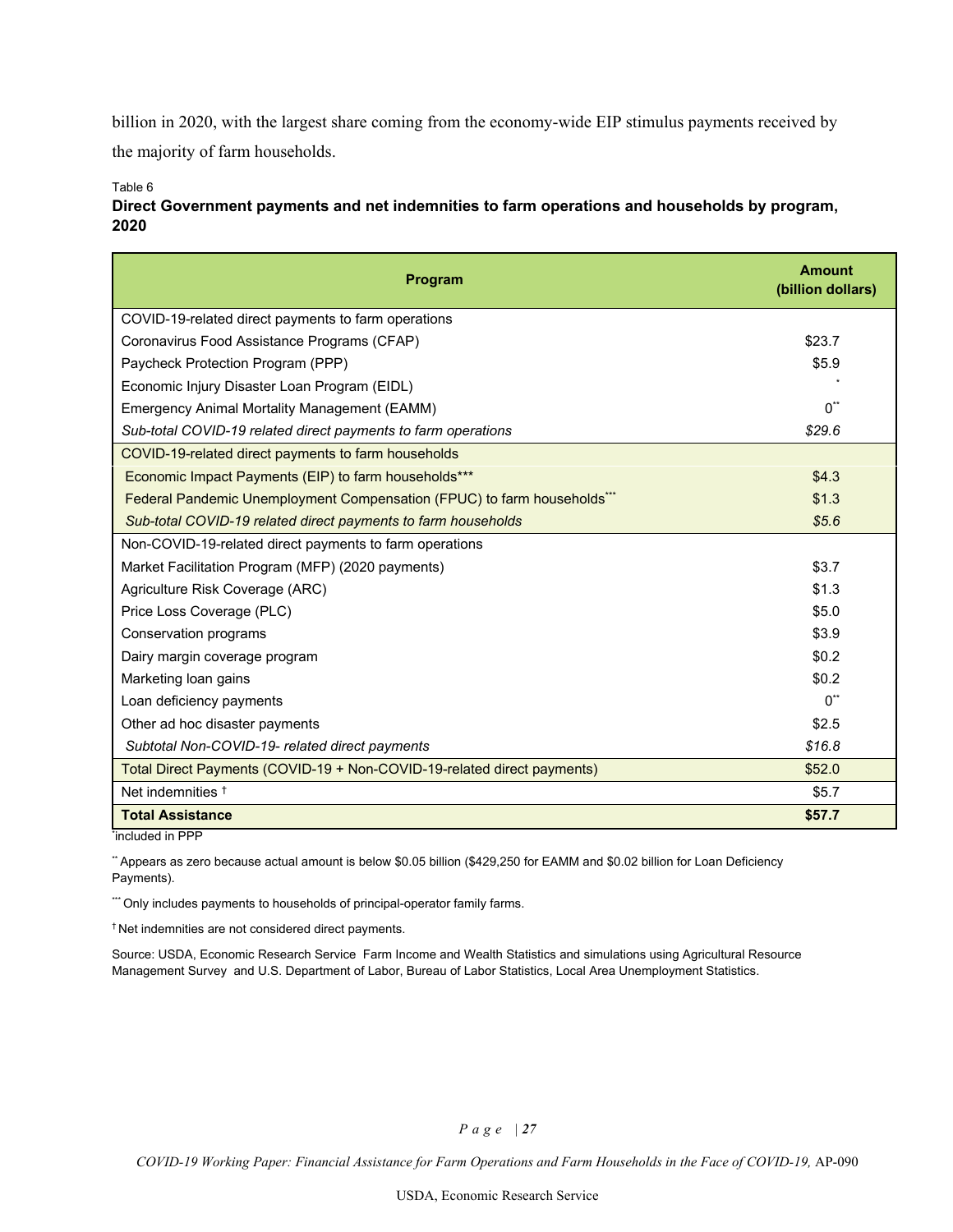# <span id="page-27-0"></span>**Conclusion**

COVID-19-related financial assistance for farm operations was estimated to total \$29.6 billion, whereas non-COVID-19-related direct payments to farm operations were estimated to be \$16.8 billion in 2020. The payments came from programs designed to provide relief due to COVID-19, existing Farm Bill programs, and the 2019 MFP. Payments from some of the existing programs, such as ARC and PLC, have price components that triggered payments due to price declines in 2020. The 2019 MFP payments have a non-COVID-related purpose, but the last tranche of these payments was provided in 2020.

To provide context for the magnitude of the direct payments during the pandemic year 2020, figure 1 shows the direct payments to farm operations from 2011 to 2020. The direct payments made to farm operations in 2020, including forgivable loans (\$46.4 billion), represent an increase of almost \$24 billion compared to 2019 payments.

In addition to economic shocks directly impacting farm operations, family farm households also felt the effects of increased unemployment during 2020. Since off-farm income is an important source of income for farm households, we estimated the expected COVID-related unemployment compensation from the Federal Government for farm households as well as expected economic impact payments. These combined to total approximately \$5.6 billion distributed to farm households.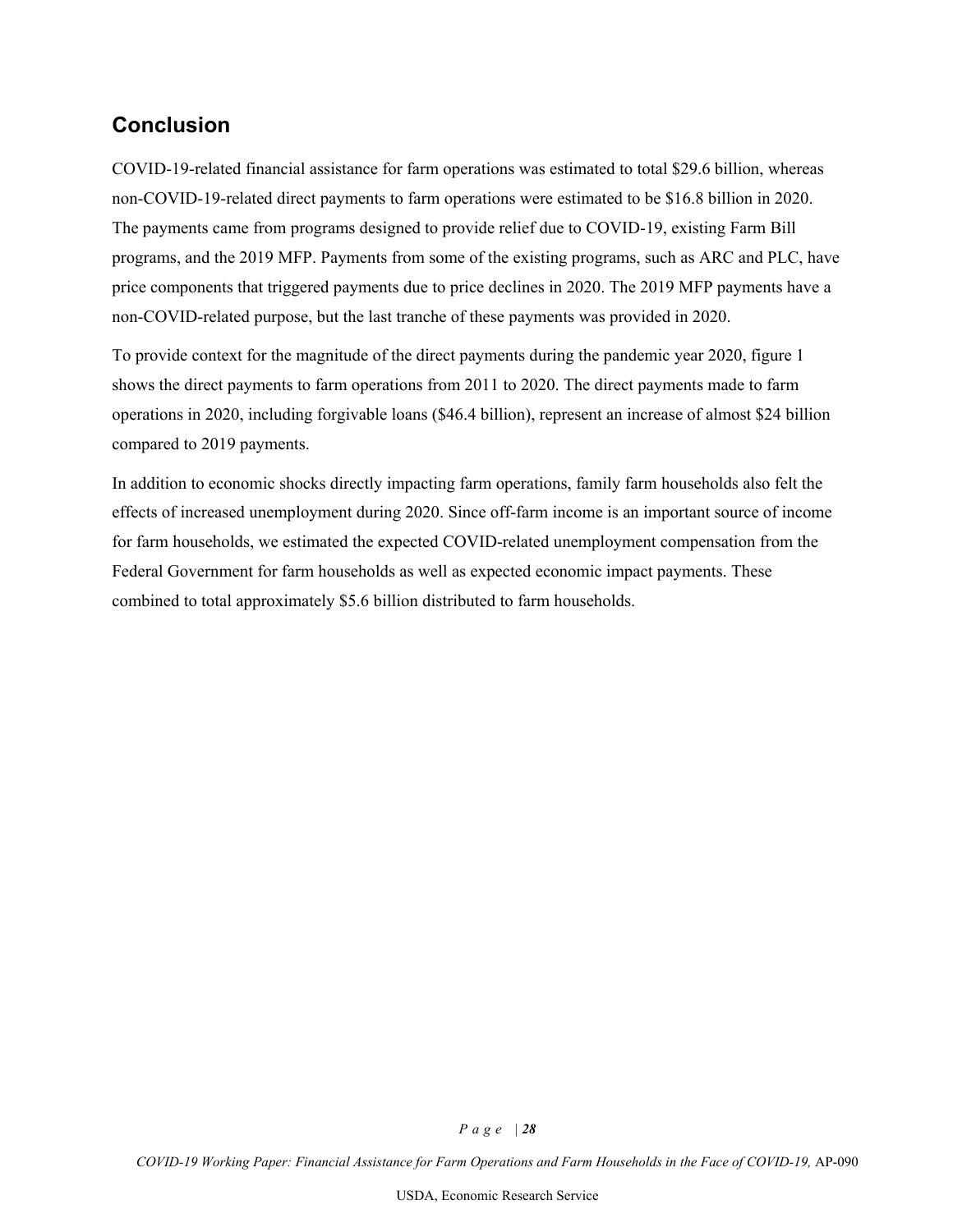## <span id="page-28-0"></span>**References**

- Board of Governors of the Federal Reserve System. June 2020. "Monetary Policy Report," U.S. Federal Reserve System, Washington, DC.
- Litkowski, C., and J. Law. *A Timely Tool for Evaluating Financial Conditions in Agriculture: USDA Forecasts of the Value of Production in the Face of COVID-19*, AP-086, U.S. Department of Agriculture, Economic Research Service, Washington, DC.
- U.S. Department of Agriculture. 2015. "Agricultural Resource Management Survey," U.S. Department of Agriculture, Washington, DC.
- U.S. Department of Agriculture. 2019. "Agricultural Resource Management Survey," U.S. Department of Agriculture, Washington, DC.
- U.S. Department of Agriculture. 2020a. "Coronavirus Food Assistance Program 2 Cost-Benefit Analysis," U.S. Department of Agriculture, Washington, DC.
- U.S. Department of Agriculture. 2020b. "Coronavirus Food Assistance Program Cost-Benefit Analysis," U.S. Department of Agriculture, Washington, DC.
- U.S. Department of Agriculture. 2020c. "More than \$7 Billion Paid in Second Round of USDA Coronavirus Food Assistance Program," Press Release No. 0434.20, U.S. Department of Agriculture, Washington, DC.
- U.S. Department of Agriculture, Economic Research Service. 2019. "Agriculture Improvement Act of 2018: Highlights and Implications," U.S. Department of Agriculture, Economic Research Service, Washington, DC.
- U.S. Department of Agriculture, Economic Research Service. 2020. "Farm Income and Wealth Statistics," U.S. Department of Agriculture, Economic Research Service, Washington, DC.
- U.S. Department of Agriculture, Farm Service Agency. September 2019. "Market Facilitation Program Factsheet," U.S. Department of Agriculture, Farm Service Agency, Washington, DC.
- U.S. Department of Agriculture, Farm Service Agency. 2020a. "Coronavirus Food Assistance Program 1 Data," U.S. Department of Agriculture, Farm Service Agency, Washington, DC.
- U.S. Department of Agriculture, Farm Service Agency. 2020b. "Coronavirus Food Assistance Program 2 Data," U.S. Department of Agriculture, Farm Service Agency, Washington, DC.
- U.S. Department of Agriculture, Natural Resources Conservation Service. 2020a. "Environmental Quality Incentives Program," U.S. Department of Agriculture, Natural Resources Conservation Service, Washington, DC.
- U.S. Department of Agriculture, Natural Resources Conservation Service. 2020b. "Emergency Animal Mortality Management Swine Funding available to help with safe disposal of carcasses," *Factsheet*, June 2020, U.S. Department of Agriculture, Natural Resources Conservation Service, Washington, DC.
- U.S. Department of Agriculture, Risk Management Agency. 2020. "Summary of Business." U.S. Department of Agriculture, Risk Management Agency, Washington, DC.
- U.S. Department of Labor, Bureau of Labor Statistics. 2020a. "Local Area Unemployment Statistics." U.S. Department of Labor, Bureau of Labor Statistics, Washington, DC.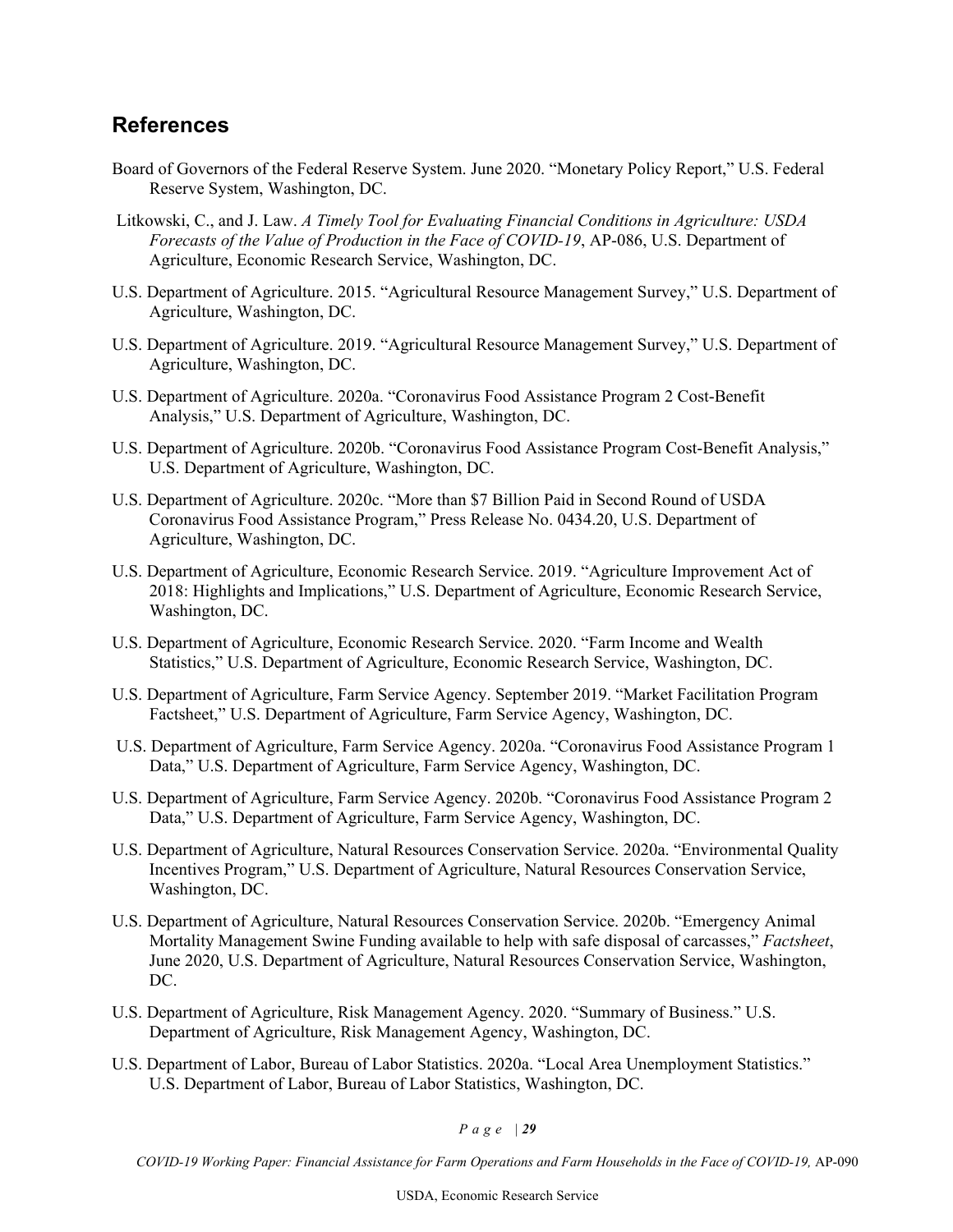- U.S. Department of Labor. 2020b. "Unemployment Insurance Program Letter. No 23-20," U.S. Department of Labor, Washington, DC.
- U.S. Department of the Treasury. 2020. "Treasury, IRS Announce Delivery of 159 Million Economic Impact Payments." Press Release: June 3, 2021, U.S. Department of the Treasury, Washington, DC.
- U.S. Department of the Treasury, Internal Revenue Service. 2017. "Schedule F Statistics of Income," U.S. Department of the Treasury, Internal Revenue Service, Washington, DC.
- U.S. Department of the Treasury, Internal Revenue Service. 2020. "Economic Impact Payment Information Center," U.S. Department of the Treasury, Washington, DC.
- Whitt, C.E., J.E. Todd, and J.M. MacDonald. (2020). *America's Diverse Family Farms: 2020 Edition*, EIB-220, U.S. Department of Agriculture, Economic Research Service, Washington, DC.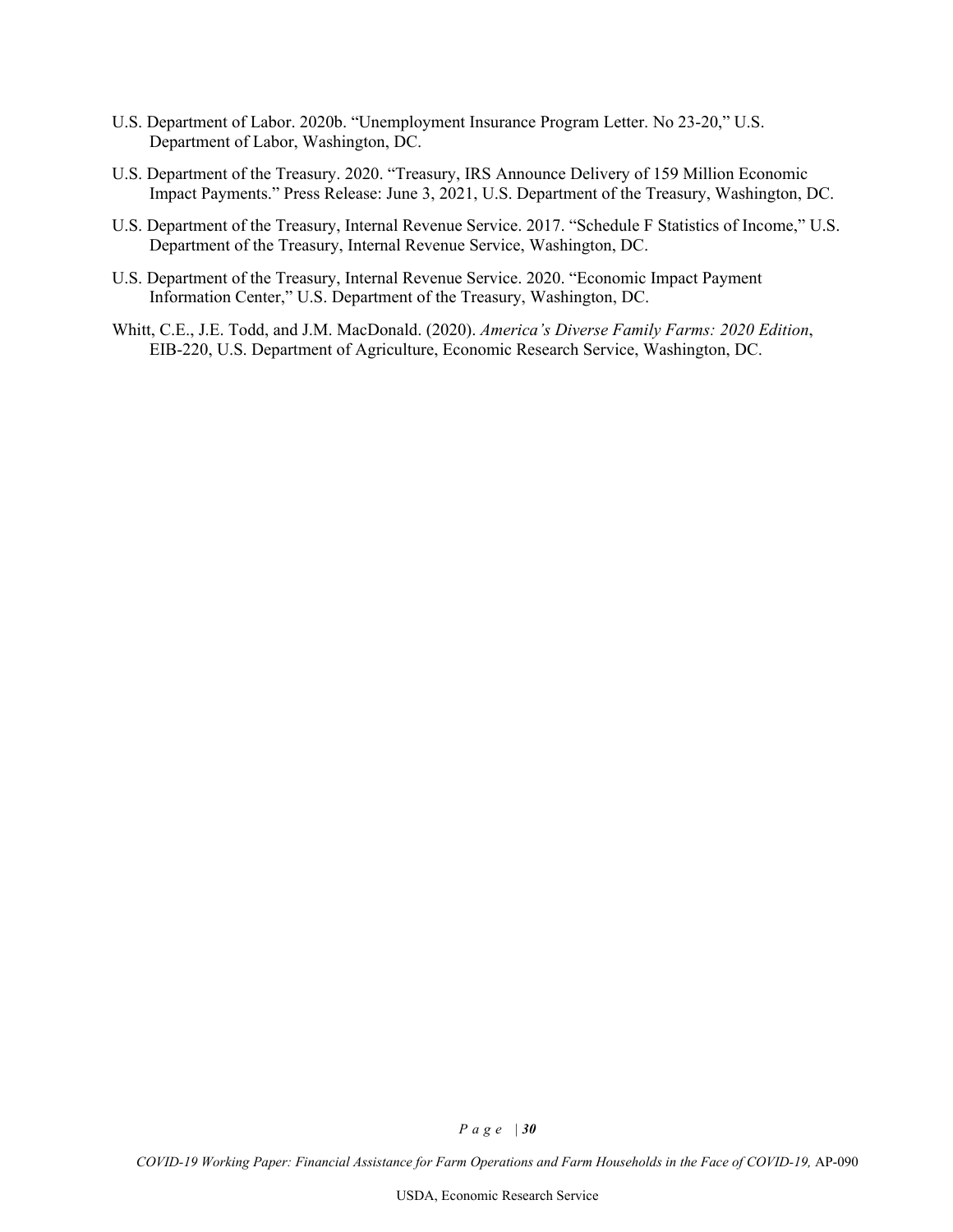# <span id="page-30-0"></span>**Appendix A. Calculations for the Economic Impact Payment**

For each category of filer, the calculations are as follows:

Economic Impact Payment calculations for married couples filing joint returns:

$$
EIP = \begin{cases} 2400 + 500d, I \le 150,000 \\ 2400 + 500d - 0.05(I - 150,000), 150,000 < I \le 198,000 + 10,000d \\ 0, I > 198,000 + 10,000d \end{cases}
$$

EIP calculations for head of household filers:

$$
EIP = \begin{cases} 1200 + 500d, I \le 112,000 \\ 1200 + 500d - 0.05(I - 112,000), 112,000 < I \le 136,000 + 10,000d \\ 0, I > 136,000 + 10,000d \end{cases}
$$

EIP calculations for single filers:

$$
EIP = \begin{cases} 1200, I \le 75,000 \\ 1200 - 0.05(I - 75,000), 75,000 < I \le 99,000 \\ 0, I > 99,000 \end{cases}
$$

where:

*I* is the household's adjusted gross income and

*d* is the number of qualifying dependents.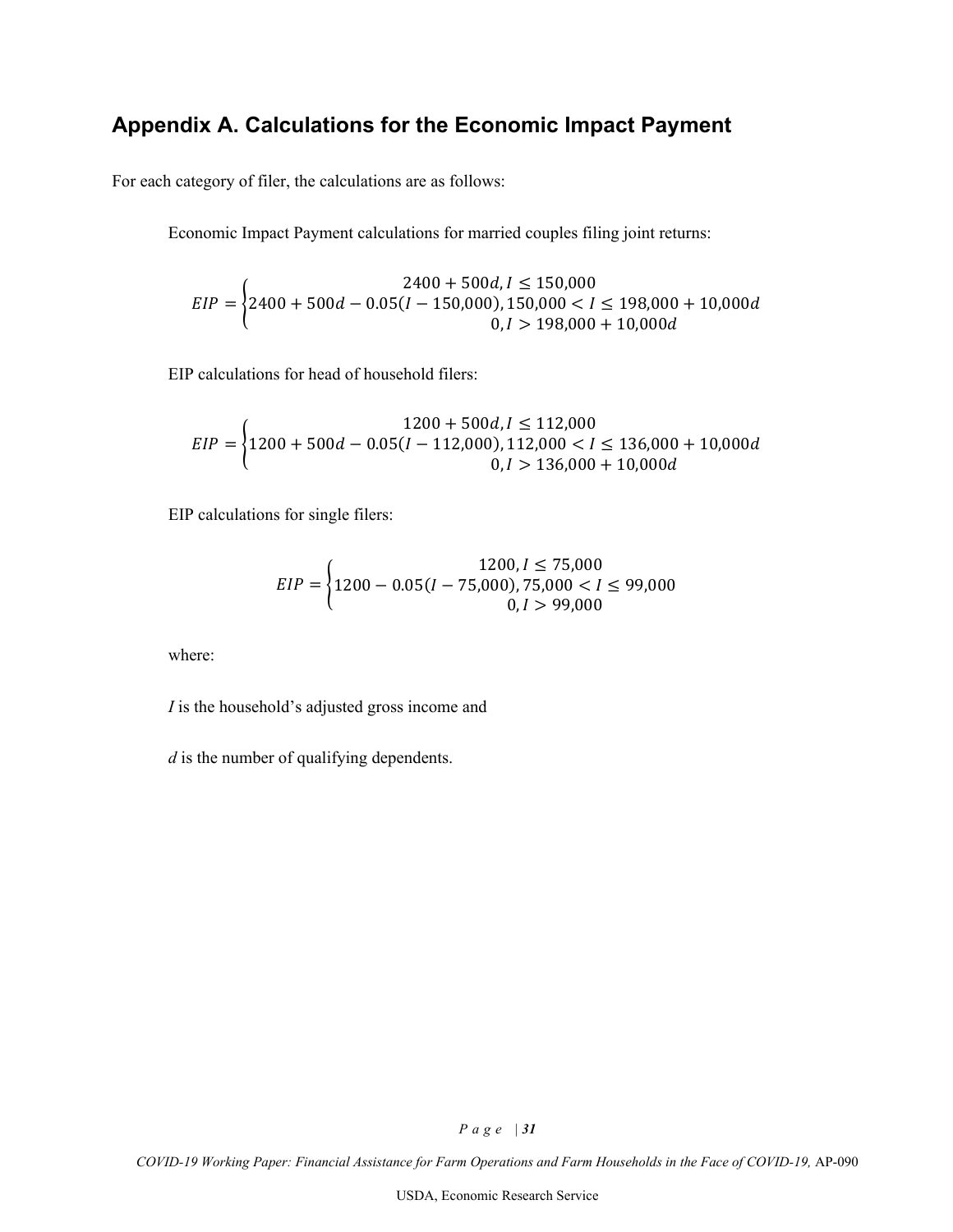# <span id="page-31-0"></span>**Appendix B. Calculations for expected Federal Pandemic Unemployment Compensation payment**

The calculation for the expected FPUC payment was based on the following equation:

$$
E[FPUC]_j = \sum_{t=1}^5 \widehat{P_{jt}} B_t
$$

where *j* represents the county of residence,

*t* represents the month when the payment is available (March  $=1$ , April $=2$ , etc.),

 $P_{jt}$  is the probability of becoming unemployed in month *t* for a person living in county *j*.

 $B_t$  is the remaining benefit available for a given month.

The remaining benefit available for a given month  $(B_t)$  was determined by how many days were remaining before the FPUC program expired, relative to the beginning of the month. For instance, it was possible for those unemployed in March to collect FPUC through July 25, which would amount to  $$10,200$ . Anyone newly unemployed in April was unable to collect a March benefit,<sup>[17](#page-31-1)</sup> so the benefits decreased over time. This allowed for employment rates to affect compensation in later months to factor into the calculation, where a decrease (increase) in the unemployment rate would result in a decrease (increase) in the expected unemployment compensation.

<span id="page-31-1"></span>17Benefit remaining at the beginning of each month:

- March- \$10,200
- April- \$9,942.86
- May- \$7,371.43
- June- \$4,714.29
- July- \$2,142.86